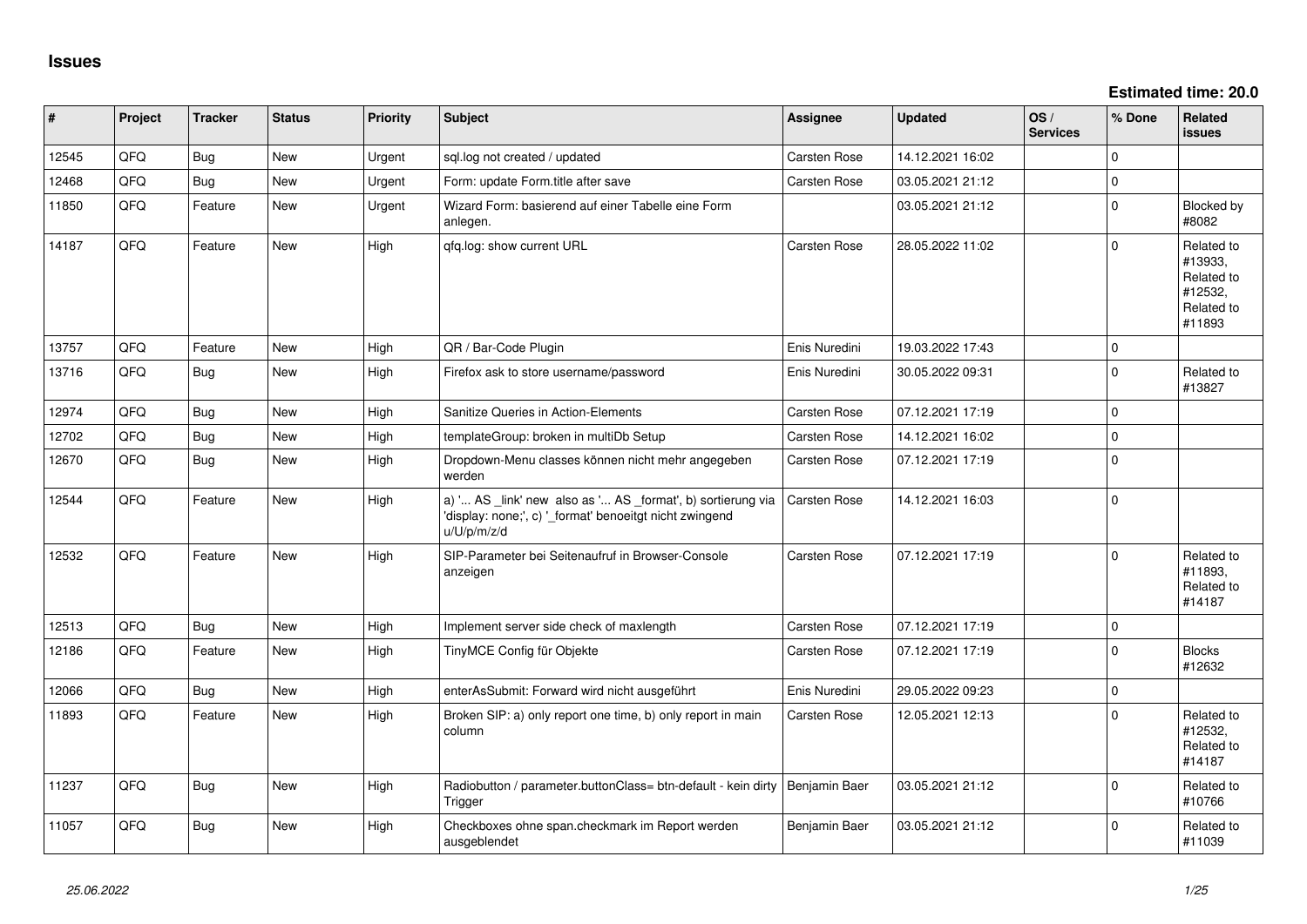| #     | Project | <b>Tracker</b> | <b>Status</b> | <b>Priority</b> | <b>Subject</b>                                                                   | Assignee            | <b>Updated</b>   | OS/<br><b>Services</b> | % Done         | Related<br><b>issues</b>                     |
|-------|---------|----------------|---------------|-----------------|----------------------------------------------------------------------------------|---------------------|------------------|------------------------|----------------|----------------------------------------------|
| 10766 | QFQ     | <b>Bug</b>     | <b>New</b>    | High            | Radiobutton / parameter.buttonClass=btn-default: dynamic<br>update               |                     | 03.05.2021 21:12 |                        | 0              | Related to<br>#11237                         |
| 10640 | QFQ     | <b>Bug</b>     | <b>New</b>    | High            | TypeAhead Tag: FE editierbar trotz readOnly                                      | Carsten Rose        | 03.05.2021 21:12 |                        | $\Omega$       |                                              |
| 10508 | QFQ     | <b>Bug</b>     | <b>New</b>    | High            | Multi Form broken on Multi DB Instance                                           | Carsten Rose        | 03.05.2021 21:12 |                        | $\Omega$       |                                              |
| 10506 | QFQ     | <b>Bug</b>     | <b>New</b>    | High            | Template Group broken on MultiDB instance                                        | Carsten Rose        | 03.05.2021 21:12 |                        | $\Omega$       | Related to<br>#10505                         |
| 10114 | QFQ     | Feature        | <b>New</b>    | High            | Symbol (Link): 'G:' (Glyphicon) replaced by 'i:' (icon)                          |                     | 07.12.2021 17:19 |                        | $\Omega$       | Related to<br>#3797,<br>Related to<br>#4194  |
| 10081 | QFQ     | <b>Bug</b>     | <b>New</b>    | High            | Stale record lock after 'forbidden' character                                    | Carsten Rose        | 03.05.2021 21:12 |                        | $\Omega$       | Related to<br>#10082,<br>Related to<br>#9789 |
| 9531  | QFQ     | <b>Bug</b>     | New           | High            | FE File: Dynamic Update / modeSql / required detected<br>even it not set         | Carsten Rose        | 11.06.2021 20:32 |                        | 0              | Related to<br>#12398                         |
| 9347  | QFQ     | Bug            | <b>New</b>    | High            | FE.type=upload with dynamic show/hidden: required not<br>detected                | Carsten Rose        | 12.06.2021 10:40 |                        | $\overline{0}$ | Related to<br>#5305,<br>Related to<br>#12398 |
| 8962  | QFQ     | Feature        | <b>New</b>    | High            | allow for form fields with identical names                                       | Carsten Rose        | 03.05.2021 21:14 |                        | $\Omega$       |                                              |
| 8891  | QFQ     | <b>Bug</b>     | New           | High            | formSubmitLog: do not log passwords                                              | Enis Nuredini       | 25.03.2022 09:06 |                        | $\Omega$       |                                              |
| 8668  | QFQ     | <b>Bug</b>     | New           | High            | Pill disabled: dyamic mode 'hidden' not respected - FE is still<br>required      | Carsten Rose        | 03.05.2021 21:14 |                        | $\Omega$       |                                              |
| 8431  | QFQ     | <b>Bug</b>     | <b>New</b>    | High            | autocron.php with wrong path                                                     | Carsten Rose        | 03.05.2021 21:14 |                        | 0              |                                              |
| 8083  | QFQ     | Bug            | New           | High            | FormEditor: primary table list does not respect<br>'indexDb={{indexData:Y}}'     | Carsten Rose        | 03.05.2021 21:14 |                        | 0              | Has duplicate<br>#6678                       |
| 7899  | QFQ     | Bug            | <b>New</b>    | High            | Fe.type=password / retype / required: always complain<br>about missing value     | Carsten Rose        | 03.05.2021 21:14 |                        | 0              |                                              |
| 7850  | QFQ     | Feature        | <b>New</b>    | High            | Upload records: non 'pathFileName' column                                        | <b>Carsten Rose</b> | 03.05.2021 21:14 |                        | 0              |                                              |
| 7650  | QFQ     | <b>Bug</b>     | New           | High            | Optional do not show 'required' sign on FormElement                              | Carsten Rose        | 03.05.2021 21:14 |                        | 0              |                                              |
| 5715  | QFQ     | Feature        | New           | High            | PDF Caching                                                                      | Carsten Rose        | 03.05.2021 21:14 |                        | $\Omega$       | Related to<br>#5851.<br>Related to<br>#6357  |
| 5459  | QFQ     | <b>Bug</b>     | <b>New</b>    | High            | Multi DB: spread system tables between 'QFQ' and<br>'Data'-DB                    | Carsten Rose        | 03.05.2021 21:14 |                        | $\Omega$       | Related to<br>#4720                          |
| 5221  | QFQ     | <b>Bug</b>     | New           | High            | Download Dialog: Bleibt stehen in FF wenn Datei<br>automatisch gespeichert wird. | <b>Carsten Rose</b> | 03.05.2021 21:14 |                        | $\Omega$       |                                              |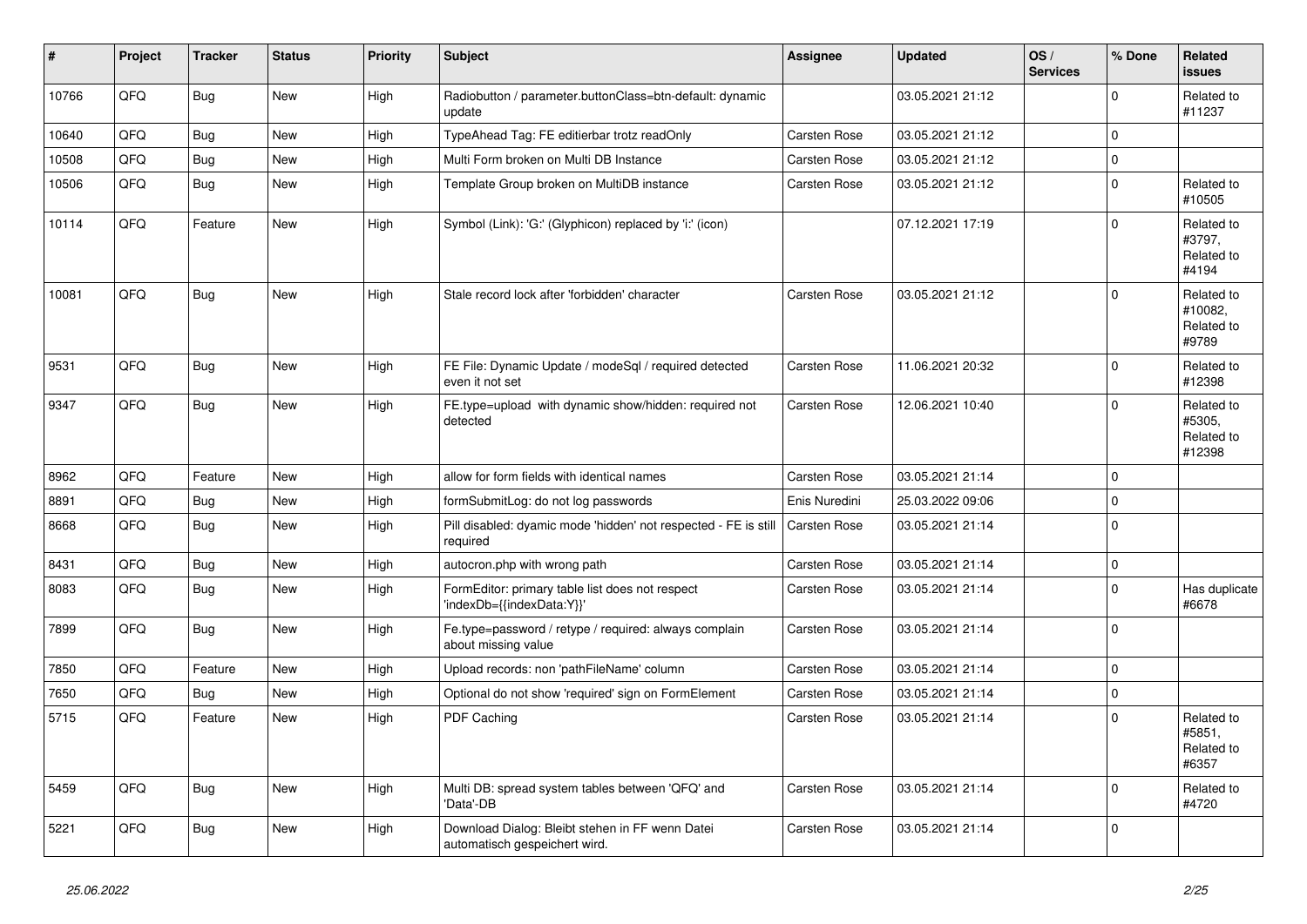| $\vert$ # | Project | <b>Tracker</b> | <b>Status</b> | <b>Priority</b> | <b>Subject</b>                                                            | Assignee               | <b>Updated</b>   | OS/<br><b>Services</b> | % Done   | <b>Related</b><br><b>issues</b>                  |
|-----------|---------|----------------|---------------|-----------------|---------------------------------------------------------------------------|------------------------|------------------|------------------------|----------|--------------------------------------------------|
| 3727      | QFQ     | Feature        | <b>New</b>    | High            | Security: Session Hijacking erschweren                                    | <b>Carsten Rose</b>    | 03.05.2021 21:14 |                        | $\Omega$ |                                                  |
| 14395     | QFQ     | Support        | <b>New</b>    | Normal          | FormEditor: Virtual table columns                                         | Enis Nuredini          | 21.06.2022 16:09 |                        | $\Omega$ |                                                  |
| 14377     | QFQ     | <b>Bug</b>     | <b>New</b>    | Normal          | Documentation > General Tips: white page after migration                  | Enis Nuredini          | 19.06.2022 16:37 |                        | $\Omega$ |                                                  |
| 14376     | QFQ     | Feature        | <b>New</b>    | Normal          | QFQ Bootstrap: if missing, create stored procedures                       | Enis Nuredini          | 19.06.2022 16:37 |                        | $\Omega$ |                                                  |
| 14322     | QFQ     | Bug            | New           | Normal          | Form Load: by default no scroll (save & close should be<br>visible)       | Enis Nuredini          | 15.06.2022 14:12 |                        | 0        | Related to<br>#14321.<br>Related to<br>#6232     |
| 14305     | QFQ     | Bug            | New           | Normal          | Inline Report editing does not create history entries                     | <b>Carsten Rose</b>    | 10.06.2022 11:55 |                        | $\Omega$ |                                                  |
| 14304     | QFQ     | Bug            | <b>New</b>    | Normal          | table sorter view safer does not work                                     | Carsten Rose           | 10.06.2022 11:49 |                        | $\Omega$ |                                                  |
| 14245     | QFQ     | Bug            | New           | Normal          | Form Save Btn bleibt disabled wenn Datumsfeld über<br>Datepicker geändert | Enis Nuredini          | 27.05.2022 13:45 |                        | 0        | Related to<br>#13689                             |
| 14233     | QFQ     | Bug            | <b>New</b>    | Normal          | AS _link: question - HTML is not rendered                                 | Carsten Rose           | 28.05.2022 11:02 |                        | $\Omega$ |                                                  |
| 14227     | QFQ     | Feature        | <b>New</b>    | Normal          | Selenium Konkurrenz: cypress.io                                           | Enis Nuredini          | 28.05.2022 11:02 |                        | 0        |                                                  |
| 14185     | QFQ     | Feature        | New           | Normal          | External/Autocron.php - better suitable directory                         | Support: System        | 28.05.2022 11:03 |                        | $\Omega$ |                                                  |
| 14091     | QFQ     | <b>Bug</b>     | <b>New</b>    | Normal          | inconsistent template path for twig                                       | Carsten Rose           | 19.04.2022 18:36 |                        | 0        |                                                  |
| 14090     | QFQ     | Feature        | <b>New</b>    | Normal          | Nützliche script funktionen                                               | <b>Carsten Rose</b>    | 28.05.2022 11:03 |                        | $\Omega$ |                                                  |
| 14077     | QFQ     | <b>Bug</b>     | New           | Normal          | As _link: Attribute 'class' missing by r:1 and r:3 - but should<br>set    | Carsten Rose           | 28.05.2022 11:02 |                        | $\Omega$ | Related to<br>#5342,<br>Related to<br>#4343      |
| 14028     | QFQ     | Feature        | <b>New</b>    | Normal          | Required notification: visual nicer                                       | Enis Nuredini          | 28.05.2022 11:01 |                        | 0        |                                                  |
| 13945     | QFQ     | Feature        | <b>New</b>    | Normal          | As link: content before/after link                                        | Enis Nuredini          | 28.05.2022 11:01 |                        | $\Omega$ | Related to<br>#12262                             |
| 13843     | QFQ     | Feature        | <b>New</b>    | Normal          | Create JWT via QFQ                                                        | Carsten Rose           | 19.03.2022 17:42 |                        | 0        |                                                  |
| 13841     | QFQ     | Feature        | <b>New</b>    | Normal          | Create PDF via iText - evaluate                                           | Carsten Rose           | 19.03.2022 17:42 |                        | $\Omega$ |                                                  |
| 13706     | QFQ     | <b>Bug</b>     | <b>New</b>    | Normal          | Wrong CheckType in FieldElement LastStatus of Form Cron                   | Carsten Rose           | 21.01.2022 18:20 |                        | 0        |                                                  |
| 13700     | QFQ     | Feature        | New           | Normal          | Redesign gfg.io Seite                                                     | Carsten Rose           | 19.03.2022 17:43 |                        | $\Omega$ |                                                  |
| 13689     | QFQ     | <b>Bug</b>     | <b>New</b>    | Normal          | Enter auf Eingabefeld mit ungültigem Wert führt zu blurry<br>Seite        | Enis Nuredini          | 28.05.2022 10:53 |                        | 0        | Related to<br>#14245, Has<br>duplicate<br>#11891 |
| 13659     | QFQ     | <b>Bug</b>     | <b>New</b>    | Normal          | wrong sanitize class applied to R-store                                   | Carsten Rose           | 15.01.2022 14:23 |                        | $\Omega$ |                                                  |
| 13647     | QFQ     | <b>Bug</b>     | <b>New</b>    | Normal          | Autofocus funktioniert nicht auf Chrome                                   | Benjamin Baer          | 19.03.2022 17:44 |                        | $\Omega$ |                                                  |
| 13609     | QFQ     | Feature        | New           | Normal          | QFQ Introduction: Seite aufloesen                                         | Philipp<br>Gröbelbauer | 28.05.2022 11:02 |                        | 0        |                                                  |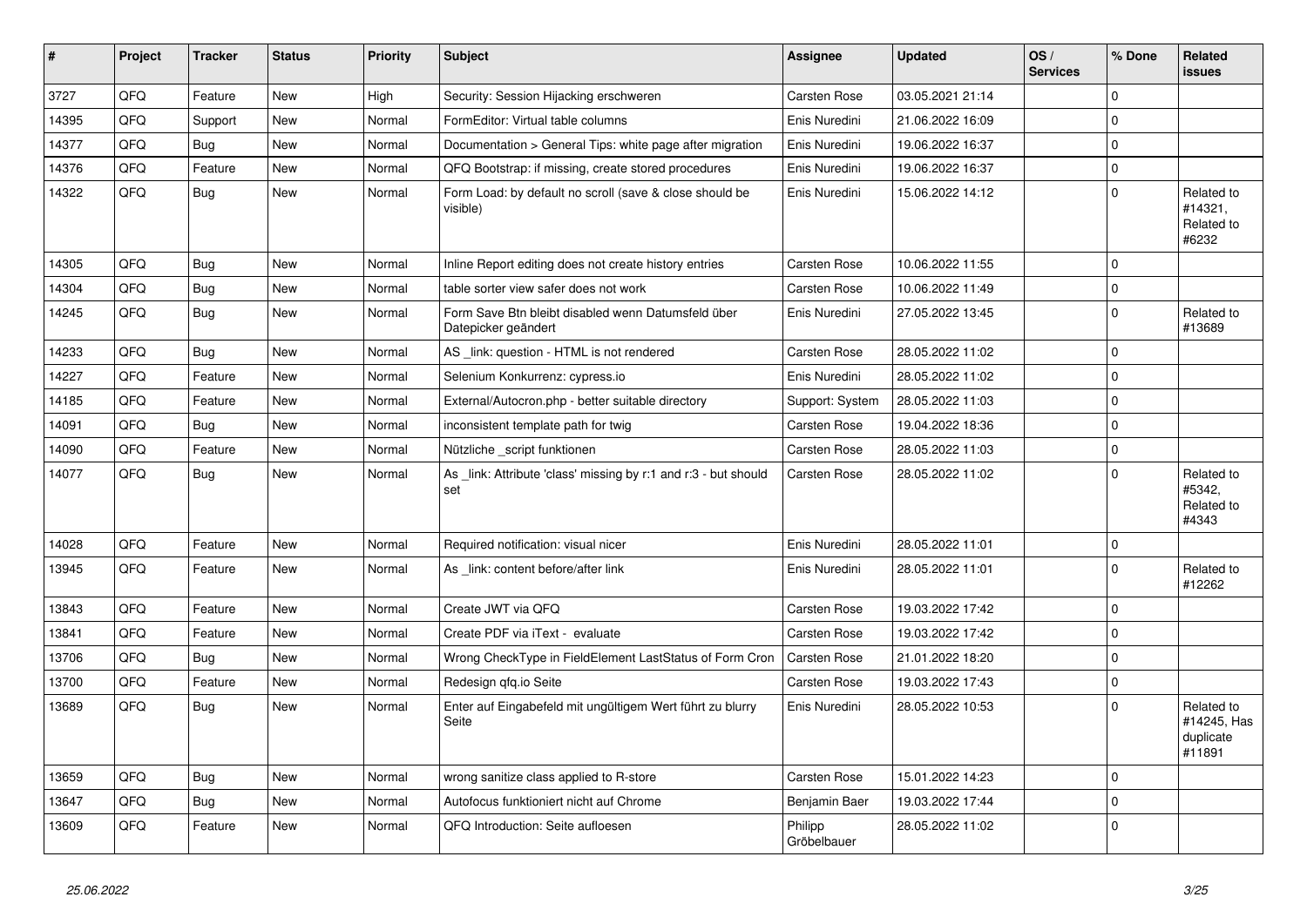| #     | Project | <b>Tracker</b> | <b>Status</b> | <b>Priority</b> | Subject                                                                                                                                             | Assignee      | <b>Updated</b>   | OS/<br><b>Services</b> | % Done      | Related<br><b>issues</b>                                              |
|-------|---------|----------------|---------------|-----------------|-----------------------------------------------------------------------------------------------------------------------------------------------------|---------------|------------------|------------------------|-------------|-----------------------------------------------------------------------|
| 13592 | QFQ     | <b>Bug</b>     | New           | Normal          | QFQ Build Queue: das vergeben von Tags klappt nicht. Es<br>werden keine Releases gebaut.                                                            | Carsten Rose  | 19.03.2022 17:45 |                        | $\Omega$    |                                                                       |
| 13528 | QFQ     | <b>Bug</b>     | New           | Normal          | qfq.io > releases: es wird kein neues Release angelegt                                                                                              | Benjamin Baer | 19.03.2022 17:46 |                        | $\mathbf 0$ |                                                                       |
| 13467 | QFQ     | Feature        | <b>New</b>    | Normal          | ChangeLog Generator                                                                                                                                 | Carsten Rose  | 19.03.2022 17:46 |                        | $\Omega$    | Related to<br>#11460                                                  |
| 13460 | QFQ     | Bug            | <b>New</b>    | Normal          | Doc: Password set/reset  password should not processed<br>with 'html encode'                                                                        | Carsten Rose  | 19.03.2022 17:46 |                        | $\mathbf 0$ |                                                                       |
| 13451 | QFQ     | Bug            | New           | Normal          | Character Counter / Max Character: Problem in Safari                                                                                                | Carsten Rose  | 15.04.2022 17:18 |                        | $\Omega$    |                                                                       |
| 13354 | QFQ     | Feature        | <b>New</b>    | Normal          | Using Websocket in QFQ                                                                                                                              | Carsten Rose  | 10.11.2021 15:47 |                        | $\mathbf 0$ |                                                                       |
| 13332 | QFQ     | <b>Bug</b>     | New           | Normal          | Multi Form: Required Felder werden visuell nicht markiert.                                                                                          | Carsten Rose  | 19.03.2022 17:47 |                        | $\mathbf 0$ |                                                                       |
| 13331 | QFQ     | <b>Bug</b>     | <b>New</b>    | Normal          | Multi Form: Clear Icon misplaced                                                                                                                    | Carsten Rose  | 19.03.2022 17:47 |                        | $\Omega$    |                                                                       |
| 12989 | QFQ     | Bug            | <b>New</b>    | Normal          | empty string does not trigger dynamic update                                                                                                        | Enis Nuredini | 28.05.2022 11:09 |                        | $\mathbf 0$ |                                                                       |
| 12716 | QFQ     | <b>Bug</b>     | New           | Normal          | template group: Pattern only applied to first instance                                                                                              | Carsten Rose  | 19.03.2022 17:47 |                        | $\mathbf 0$ |                                                                       |
| 12714 | QFQ     | <b>Bug</b>     | <b>New</b>    | Normal          | Conversion of GIF to PDF broken when GIF contains Alpha.                                                                                            | Carsten Rose  | 19.03.2022 17:49 |                        | $\Omega$    |                                                                       |
| 12679 | QFQ     | Feature        | New           | Normal          | tablesorter: custom column width                                                                                                                    | Carsten Rose  | 16.06.2021 11:10 |                        | $\mathbf 0$ |                                                                       |
| 12664 | QFQ     | Feature        | New           | Normal          | TinyMCE: report/remove malicous HTML/JS Code                                                                                                        | Carsten Rose  | 19.03.2022 17:47 |                        | $\Omega$    | Related to<br>#14320                                                  |
| 12632 | QFQ     | Feature        | New           | Normal          | TinyMCE: Prepare CSS classes for images                                                                                                             | Carsten Rose  | 04.06.2021 14:35 |                        | 100         | Blocked by<br>#12186                                                  |
| 12603 | QFQ     | Feature        | <b>New</b>    | Normal          | Dropdown (Select), Radio, checkbox:<br>itemListAlways={{!SELECT key, value}}                                                                        | Carsten Rose  | 19.03.2022 17:47 |                        | $\Omega$    |                                                                       |
| 12581 | QFQ     | Bug            | <b>New</b>    | Normal          | Form.forward=close: Record 'new' in new browser tab ><br>save (& close) >> Form is not reloaded with new created<br>record id and stays in mode=new | Carsten Rose  | 19.03.2022 17:48 |                        | $\mathbf 0$ |                                                                       |
| 12556 | QFQ     | Feature        | <b>New</b>    | Normal          | Pills Title: colored = static or dynamic on allrequiredgiven                                                                                        | Benjamin Baer | 19.03.2022 17:49 |                        | $\mathbf 0$ |                                                                       |
| 12520 | QFQ     | <b>Bug</b>     | New           | Normal          | Switch FE User: still active even FE User session expired                                                                                           | Carsten Rose  | 19.03.2022 17:48 |                        | $\mathbf 0$ |                                                                       |
| 12512 | QFQ     | <b>Bug</b>     | <b>New</b>    | Normal          | Some MySQL Installation can't use 'stored procedures'                                                                                               | Carsten Rose  | 19.03.2022 17:48 |                        | $\mathbf 0$ |                                                                       |
| 12490 | QFQ     | Feature        | New           | Normal          | Loading Plugins in QFQ - see what tinymce does. (lazy<br>loading)                                                                                   | Benjamin Baer | 08.06.2022 10:37 |                        | $\Omega$    | Related to<br>#12611,<br>Related to<br>#10013,<br>Related to<br>#7732 |
| 12480 | QFQ     | Feature        | New           | Normal          | If QFQ upgrade is running, block further request                                                                                                    | Carsten Rose  | 03.05.2021 20:45 |                        | $\mathbf 0$ |                                                                       |
| 12477 | QFQ     | Feature        | New           | Normal          | Support for refactoring: Form, FormElement, diverse<br>Tabellen/Spalten, tt-content Records                                                         | Carsten Rose  | 03.05.2021 20:45 |                        | $\Omega$    |                                                                       |
| 12476 | QFQ     | Feature        | New           | Normal          | clearMe: a) should trigger 'dirty', b) sticky on textarea resize                                                                                    | Benjamin Baer | 04.01.2022 08:40 |                        | 0           | Related to<br>#9528                                                   |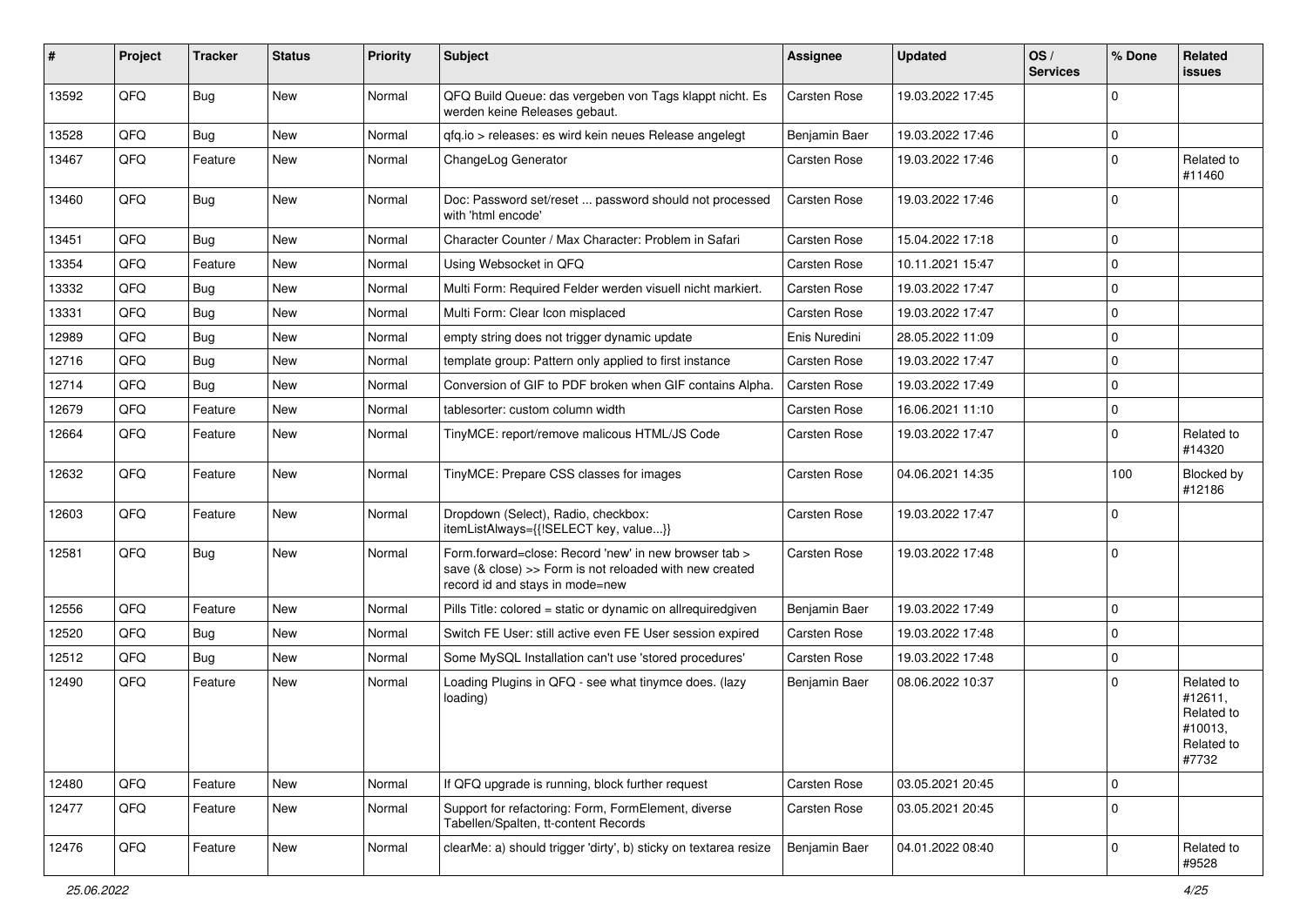| #     | Project | <b>Tracker</b> | <b>Status</b> | <b>Priority</b> | <b>Subject</b>                                                                                                 | <b>Assignee</b>     | <b>Updated</b>   | OS/<br><b>Services</b> | % Done   | Related<br><b>issues</b>                      |
|-------|---------|----------------|---------------|-----------------|----------------------------------------------------------------------------------------------------------------|---------------------|------------------|------------------------|----------|-----------------------------------------------|
| 12474 | QFQ     | Feature        | <b>New</b>    | Normal          | Check BaseConfigURL if it is given and the the last char is '/'                                                | <b>Carsten Rose</b> | 03.05.2021 20:45 |                        | $\Omega$ |                                               |
| 12465 | QFQ     | Feature        | <b>New</b>    | Normal          | QFQ Function: use in FE to fill StoreRecord                                                                    | Carsten Rose        | 05.05.2021 21:58 |                        | $\Omega$ |                                               |
| 12413 | QFQ     | Feature        | <b>New</b>    | Normal          | STORE_TYPO3: enhance for {{be_users.email:T}},<br>{{fe users.email:T}}                                         | Carsten Rose        | 03.05.2021 20:45 |                        | $\Omega$ | Related to<br>#12412,<br>Related to<br>#10012 |
| 12412 | QFQ     | Feature        | New           | Normal          | Action/Escape qualifier 'e' (empty), '0': if given, an empty<br>string (or '0') will be treated as 'not found' | Carsten Rose        | 08.05.2021 09:40 |                        | $\Omega$ | Related to<br>#12413,<br>Related to<br>#10012 |
| 12400 | QFQ     | Feature        | New           | Normal          | Tutorial ist in QFQ Doku, Wird in der Suche gefunden, es<br>gibt aber kein Menupunkt - Inhalt ueberpruefen     | <b>Carsten Rose</b> | 03.05.2021 20:45 |                        | 0        |                                               |
| 12330 | QFQ     | Feature        | <b>New</b>    | Normal          | Copy to input field / text area / TinyMCE                                                                      | Carsten Rose        | 07.04.2021 09:01 |                        | $\Omega$ |                                               |
| 12327 | QFQ     | Bug            | <b>New</b>    | Normal          | Copy to clipboard: Glyphicon can not be changed                                                                | <b>Carsten Rose</b> | 27.12.2021 17:59 |                        | $\Omega$ |                                               |
| 12269 | QFQ     | Feature        | New           | Normal          | 2FA - Login                                                                                                    | Carsten Rose        | 03.05.2021 20:45 |                        | $\Omega$ |                                               |
| 12187 | QFQ     | Bug            | New           | Normal          | Trigger FormAsFile() via Report: probably problem with multi<br>DB setup                                       | <b>Carsten Rose</b> | 20.03.2021 21:20 |                        | $\Omega$ |                                               |
| 12163 | QFQ     | Feature        | <b>New</b>    | Normal          | Checkbox: table wrap                                                                                           | Carsten Rose        | 03.05.2021 20:51 |                        | 0        |                                               |
| 12162 | QFQ     | Feature        | New           | Normal          | FE.type=sendmail: personalized mailing (several mails) via<br>template                                         | Carsten Rose        | 03.05.2021 20:45 |                        | $\Omega$ |                                               |
| 12156 | QFQ     | Feature        | <b>New</b>    | Normal          | Form: Optional disable 'leave page'                                                                            |                     | 03.05.2021 20:45 |                        | 0        |                                               |
| 12146 | QFQ     | Feature        | <b>New</b>    | Normal          | Autocron Job: Anzeigen wann der naechste Job ausgefuehrt<br>wird, resp das er nicht ausgefuehrt wird           | Carsten Rose        | 15.03.2021 15:23 |                        | $\Omega$ |                                               |
| 12135 | QFQ     | Feature        | <b>New</b>    | Normal          | Subrecord: Notiz                                                                                               |                     | 24.04.2021 16:58 |                        | 0        |                                               |
| 12133 | QFQ     | <b>Bug</b>     | New           | Normal          | NPM, phpSpreadSheet aktualisieren                                                                              | Carsten Rose        | 15.03.2021 09:04 |                        | $\Omega$ |                                               |
| 12119 | QFQ     | Feature        | New           | Normal          | AS paged: error message missing if there ist no 'r' argument.                                                  | Carsten Rose        | 03.05.2021 20:51 |                        | 0        |                                               |
| 12109 | QFQ     | Feature        | New           | Normal          | Donwload Link: Plain, SIP, Persistent Link, Peristent SIP -<br>new notation                                    | Carsten Rose        | 03.05.2021 20:45 |                        | $\Omega$ | Related to<br>#12085                          |
| 12045 | QFQ     | Bug            | New           | Normal          | templateGroup afterSave FE: Aufruf ohne<br>sglHonorFormElements funktioniert nicht                             | Carsten Rose        | 18.02.2021 16:33 |                        | $\Omega$ |                                               |
| 12040 | QFQ     | <b>Bug</b>     | <b>New</b>    | Normal          | FE Mode 'hidden' für zwei FEs auf einer Zeile                                                                  | Carsten Rose        | 18.02.2021 10:13 |                        | 0        |                                               |
| 12039 | QFQ     | Feature        | New           | Normal          | Missing htmlSpecialChar() in pre processing on form submit                                                     |                     | 18.02.2021 00:09 |                        | $\Omega$ | Related to<br>#14320                          |
| 12038 | QFQ     | Feature        | <b>New</b>    | Normal          | a) STORE_VAR: filenameOnlyStripUniq, b) SP:<br>QSTRIPUNIQ()                                                    |                     | 17.02.2021 23:55 |                        | 0        |                                               |
| 12024 | QFQ     | Feature        | New           | Normal          | Excel Export: text columns by default decode<br>htmlspeciachar()                                               | Carsten Rose        | 17.02.2021 23:55 |                        | $\Omega$ | Related to<br>#12022                          |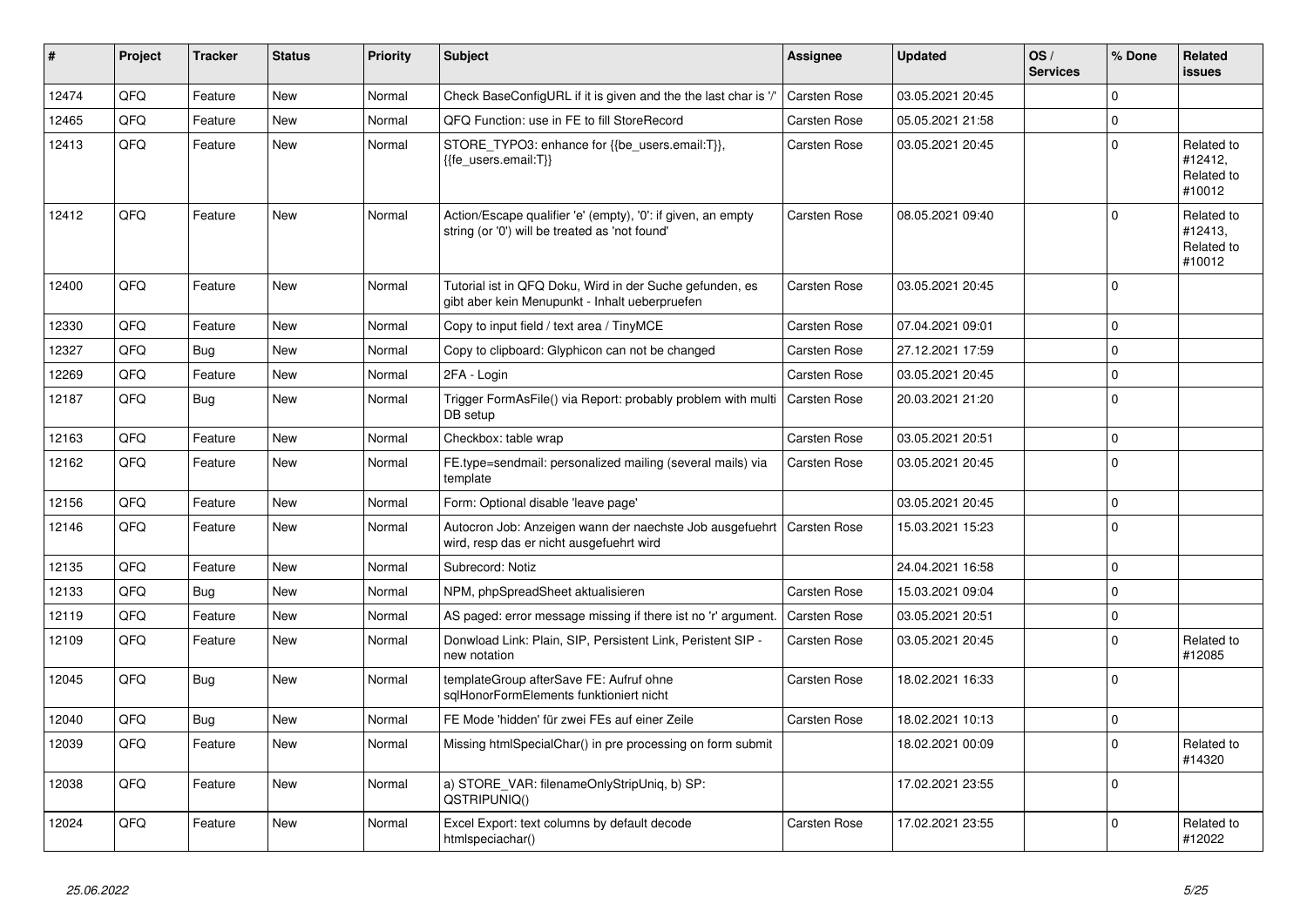| ∦     | Project | <b>Tracker</b> | <b>Status</b> | <b>Priority</b> | <b>Subject</b>                                                                                       | <b>Assignee</b>                                        | <b>Updated</b>   | OS/<br><b>Services</b> | % Done      | Related<br>issues                            |                      |
|-------|---------|----------------|---------------|-----------------|------------------------------------------------------------------------------------------------------|--------------------------------------------------------|------------------|------------------------|-------------|----------------------------------------------|----------------------|
| 12023 | QFQ     | Feature        | New           | Normal          | MySQL Stored Precdure: QDECODESPECIALCHAR()                                                          | Carsten Rose                                           | 16.02.2021 11:16 |                        | 0           | Related to<br>#12022                         |                      |
| 11955 | QFQ     | Feature        | New           | Normal          | subrecord: new title option to set <th> attributes - e.g. to<br/>customize tablesorter options.</th> | attributes - e.g. to<br>customize tablesorter options. | Carsten Rose     | 03.05.2021 20:47       |             | $\mathbf 0$                                  | Related to<br>#11775 |
| 11892 | QFQ     | Feature        | New           | Normal          | tablesorter: columns with links are hard to order - new<br>qualifier 'Y: <ord>'</ord>                | Enis Nuredini                                          | 23.03.2022 09:22 |                        | $\Omega$    |                                              |                      |
| 11775 | QFQ     | Feature        | New           | Normal          | Subrecord Tooltip pro Feld                                                                           | Carsten Rose                                           | 18.12.2020 15:22 |                        | 0           | Related to<br>#11955                         |                      |
| 11752 | QFQ     | Bug            | <b>New</b>    | Normal          | checkbox renders multiple input elements with same name                                              | Carsten Rose                                           | 17.12.2020 14:58 |                        | $\mathbf 0$ | Related to<br>#11750                         |                      |
| 11747 | QFQ     | Feature        | New           | Normal          | Maintenance Page with Redirect                                                                       | Carsten Rose                                           | 03.05.2021 20:47 |                        | $\mathbf 0$ | Related to<br>#11741                         |                      |
| 11716 | QFQ     | Feature        | <b>New</b>    | Normal          | Form an beliebiger Stelle im Report anzeigen                                                         |                                                        | 09.12.2020 09:47 |                        | 0           |                                              |                      |
| 11715 | QFQ     | Bug            | <b>New</b>    | Normal          | acceptZeroAsRequired and requiredOffButMark do not<br>coincide                                       |                                                        | 08.12.2020 12:13 |                        | $\mathbf 0$ |                                              |                      |
| 11702 | QFQ     | Feature        | New           | Normal          | HTML Special Char makes no sense for 'allbut' if '&' is<br>forbidden                                 | Carsten Rose                                           | 07.12.2021 16:35 |                        | $\Omega$    | Related to<br>#5112,<br>Related to<br>#14320 |                      |
| 11695 | QFQ     | Bug            | <b>New</b>    | Normal          | MultiForm required FE Error                                                                          | Carsten Rose                                           | 04.12.2020 13:34 |                        | $\mathbf 0$ |                                              |                      |
| 11668 | QFQ     | Bug            | New           | Normal          | Play function.sql - problem with mysql                                                               | Carsten Rose                                           | 03.05.2021 20:48 |                        | $\mathbf 0$ |                                              |                      |
| 11667 | QFQ     | Bug            | New           | Normal          | MySQL mariadb-server-10.3: Incorrect datetime value                                                  | Carsten Rose                                           | 03.05.2021 20:48 |                        | 0           |                                              |                      |
| 11535 | QFQ     | Feature        | <b>New</b>    | Normal          | Ability to create SQL columns in frontend QFQ forms                                                  |                                                        | 17.11.2020 12:11 |                        | $\mathbf 0$ |                                              |                      |
| 11534 | QFQ     | Feature        | <b>New</b>    | Normal          | Report: Action on selected rows - Table batchprocessing<br>feature                                   |                                                        | 18.11.2020 08:15 |                        | $\Omega$    |                                              |                      |
| 11523 | QFQ     | Feature        | New           | Normal          | Mit dynamic Update erkennen, ob Upload gemacht wurde                                                 | Carsten Rose                                           | 13.11.2020 15:07 |                        | 0           | Related to<br>#9533                          |                      |
| 11522 | QFQ     | Bug            | New           | Normal          | Aus/Einblenden von Reitern                                                                           |                                                        | 13.11.2020 14:58 |                        | $\mathbf 0$ |                                              |                      |
| 11516 | QFQ     | Feature        | <b>New</b>    | Normal          | Multi Page Form (Previous/Next Buttons)                                                              | Carsten Rose                                           | 16.03.2021 17:52 |                        | $\mathbf 0$ |                                              |                      |
| 11504 | QFQ     | Feature        | New           | Normal          | Dynamic Update: Button text update for 'Save',' Close' &<br>'Delete'                                 | Carsten Rose                                           | 12.11.2020 23:44 |                        | $\mathbf 0$ |                                              |                      |
| 11460 | QFG     | Feature        | New           | Normal          | Easier creation of changelog: gitchangelog                                                           | Carsten Rose                                           | 12.06.2021 10:20 |                        | $\pmb{0}$   | Related to<br>#13467                         |                      |
| 11239 | QFQ     | <b>Bug</b>     | New           | Normal          | Radiobutton (plain): horizontales Rendern abhängig vom<br>Datentyp in der Datenbank                  | Carsten Rose                                           | 30.09.2020 18:37 |                        | $\pmb{0}$   |                                              |                      |
| 11080 | QFQ     | Feature        | New           | Normal          | Send MQTT messages                                                                                   | Carsten Rose                                           | 29.08.2020 19:49 |                        | $\pmb{0}$   |                                              |                      |
| 10996 | QFO     | Feature        | <b>New</b>    | Normal          | Download video via sip: no seek                                                                      | Carsten Rose                                           | 12.08.2020 14:18 |                        | $\pmb{0}$   |                                              |                      |
| 10979 | QFQ     | Feature        | New           | Normal          | Ajax Calls an API - dataReport                                                                       | Carsten Rose                                           | 11.05.2022 12:15 |                        | $\pmb{0}$   |                                              |                      |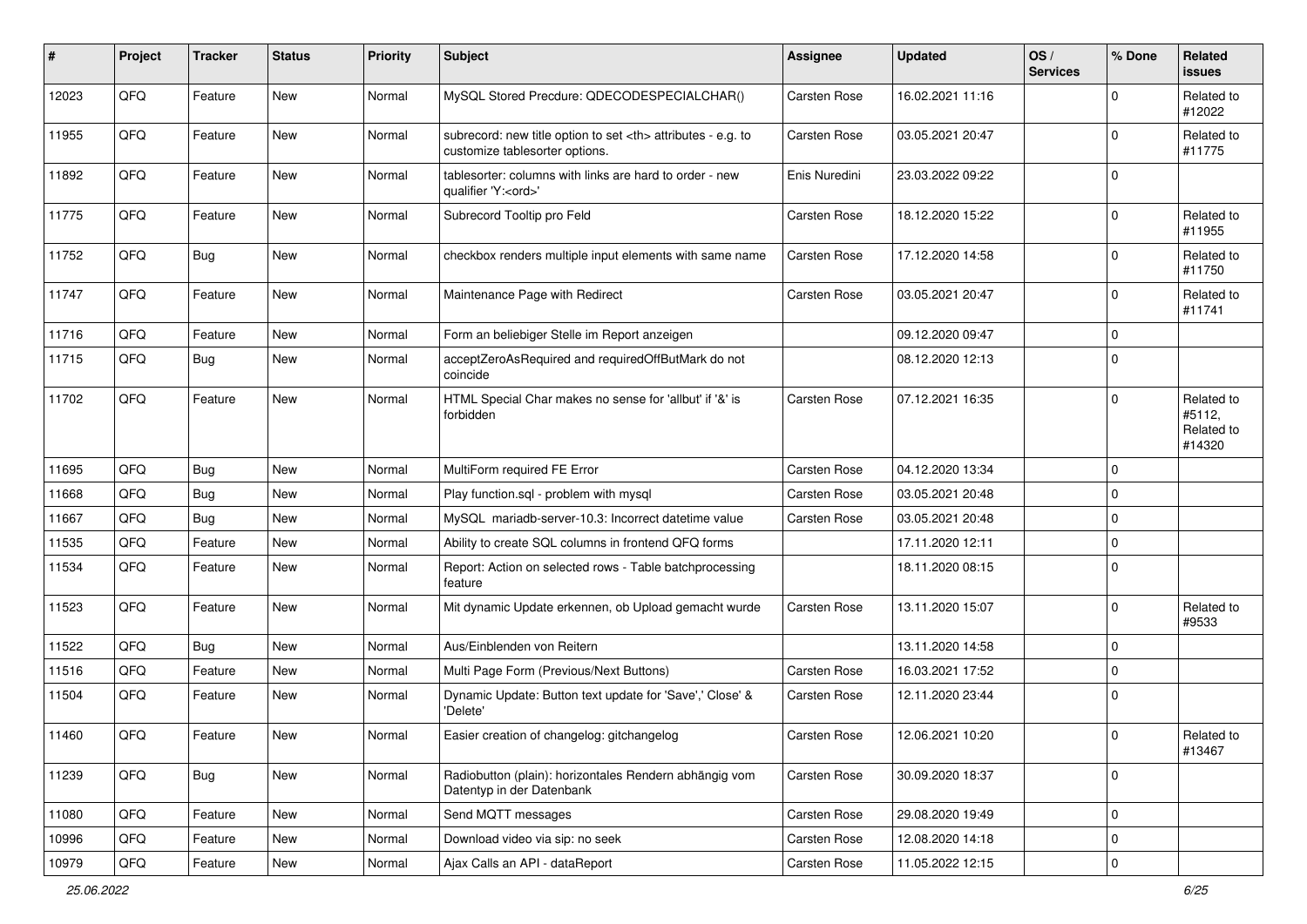| #     | Project | <b>Tracker</b> | <b>Status</b> | <b>Priority</b> | <b>Subject</b>                                                                           | <b>Assignee</b> | <b>Updated</b>   | OS/<br><b>Services</b> | % Done      | Related<br>issues                                                    |
|-------|---------|----------------|---------------|-----------------|------------------------------------------------------------------------------------------|-----------------|------------------|------------------------|-------------|----------------------------------------------------------------------|
| 10976 | QFQ     | Feature        | <b>New</b>    | Normal          | Excel Export Verbesserungen                                                              | Carsten Rose    | 06.08.2020 10:56 |                        | $\mathbf 0$ |                                                                      |
| 10937 | QFQ     | Bug            | <b>New</b>    | Normal          | Fehler mit abhängigen Select- Feldern beim Positionieren                                 | Carsten Rose    | 12.11.2020 23:45 |                        | $\mathbf 0$ |                                                                      |
| 10890 | QFQ     | <b>Bug</b>     | New           | Normal          | AutoCron hangs                                                                           |                 | 20.07.2020 13:56 |                        | $\mathbf 0$ |                                                                      |
| 10874 | QFQ     | Feature        | <b>New</b>    | Normal          | Erstellen eines Foreign Keys in der Tabelle "FormElement"                                |                 | 13.07.2020 10:11 |                        | 0           |                                                                      |
| 10819 | QFQ     | Feature        | New           | Normal          | Persistent SIP - second try                                                              | Carsten Rose    | 29.06.2020 23:02 |                        | $\mathbf 0$ | Related to<br>#6261                                                  |
| 10763 | QFQ     | Feature        | New           | Normal          | form accessed and submitted despite logout?                                              |                 | 16.06.2020 11:43 |                        | 0           |                                                                      |
| 10759 | QFQ     | <b>Bug</b>     | <b>New</b>    | Normal          | emptyMeansNull - Feld falsch aktualisiert                                                |                 | 12.11.2020 23:45 |                        | $\Omega$    |                                                                      |
| 10714 | QFQ     | Feature        | <b>New</b>    | Normal          | multi Table Form                                                                         | Carsten Rose    | 16.03.2021 18:44 |                        | 0           |                                                                      |
| 10704 | QFQ     | Bug            | <b>New</b>    | Normal          | wkhtml problem rendering fullCalendar.js / fabric.js >><br>successor: puppeteer          | Carsten Rose    | 12.11.2020 23:45 |                        | $\Omega$    | Related to<br>#5024,<br>Related to<br>#4650,<br>Related to<br>#10715 |
| 10658 | QFQ     | Bug            | <b>New</b>    | Normal          | processReadOnly broken                                                                   | Carsten Rose    | 27.05.2020 17:55 |                        | $\Omega$    |                                                                      |
| 10593 | QFQ     | Feature        | <b>New</b>    | Normal          | label2: text behind input element                                                        | Carsten Rose    | 16.05.2020 10:57 |                        | $\mathbf 0$ |                                                                      |
| 10588 | QFQ     | <b>Bug</b>     | New           | Normal          | typeahed Tag: Doku anpassen                                                              | Carsten Rose    | 12.11.2020 23:45 |                        | 0           |                                                                      |
| 10463 | QFQ     | Feature        | New           | Normal          | Report_link: expliztes setzen von HTML Tags (Bedarf fuer<br>'data-selenium' & 'id')      | Enis Nuredini   | 23.03.2022 09:23 |                        | $\mathbf 0$ | Related to<br>#7648                                                  |
| 10384 | QFQ     | Feature        | <b>New</b>    | Normal          | Parameter Exchange QFQ Instances                                                         |                 | 07.05.2020 09:38 |                        | 0           |                                                                      |
| 10345 | QFQ     | Feature        | New           | Normal          | Templates - Patterns QFQ Style                                                           |                 | 03.05.2021 21:01 |                        | $\Omega$    | Related to<br>#10713                                                 |
| 10324 | QFQ     | Bug            | New           | Normal          | Excel Export mit Template funktioniert nur, wenn Template<br>vor uid kommt               |                 | 30.03.2020 11:20 |                        | $\mathbf 0$ | Related to<br>#10257                                                 |
| 10322 | QFQ     | Bug            | New           | Normal          | FormElement / Radio: missing column 'enum' >> FE not<br>reported                         | Carsten Rose    | 07.05.2020 09:37 |                        | $\Omega$    |                                                                      |
| 10119 | QFQ     | Feature        | <b>New</b>    | Normal          | Dropdown (selectlist) & TypeAhead: format and catagorize<br>list                         | Carsten Rose    | 07.05.2020 09:36 |                        | $\Omega$    |                                                                      |
| 10115 | QFQ     | Feature        | <b>New</b>    | Normal          | TypeAhead: static list                                                                   | Carsten Rose    | 26.02.2020 16:42 |                        | 100         |                                                                      |
| 10082 | QFQ     | Bug            | <b>New</b>    | Normal          | FE.type=SELECT - 'sanatize' Class                                                        | Carsten Rose    | 07.05.2020 09:36 |                        | $\Omega$    | Related to<br>#10081                                                 |
| 10080 | QFQ     | Feature        | New           | Normal          | Popup on 'save' / 'close': configure dialog (answer<br>yes/no/cancle/)                   | Carsten Rose    | 28.03.2021 20:52 |                        | 0           | Is duplicate<br>of #12262                                            |
| 10014 | QFQ     | Feature        | New           | Normal          | Manual.rst: describe behaviour and process order of<br>fillStoreVar, slaveId, sqlBefore, | Carsten Rose    | 01.02.2020 22:31 |                        | 0           |                                                                      |
| 9983  | QFQ     | Feature        | New           | Normal          | Report Notation: new keyword 'range'                                                     | Carsten Rose    | 01.02.2020 15:55 |                        | $\pmb{0}$   |                                                                      |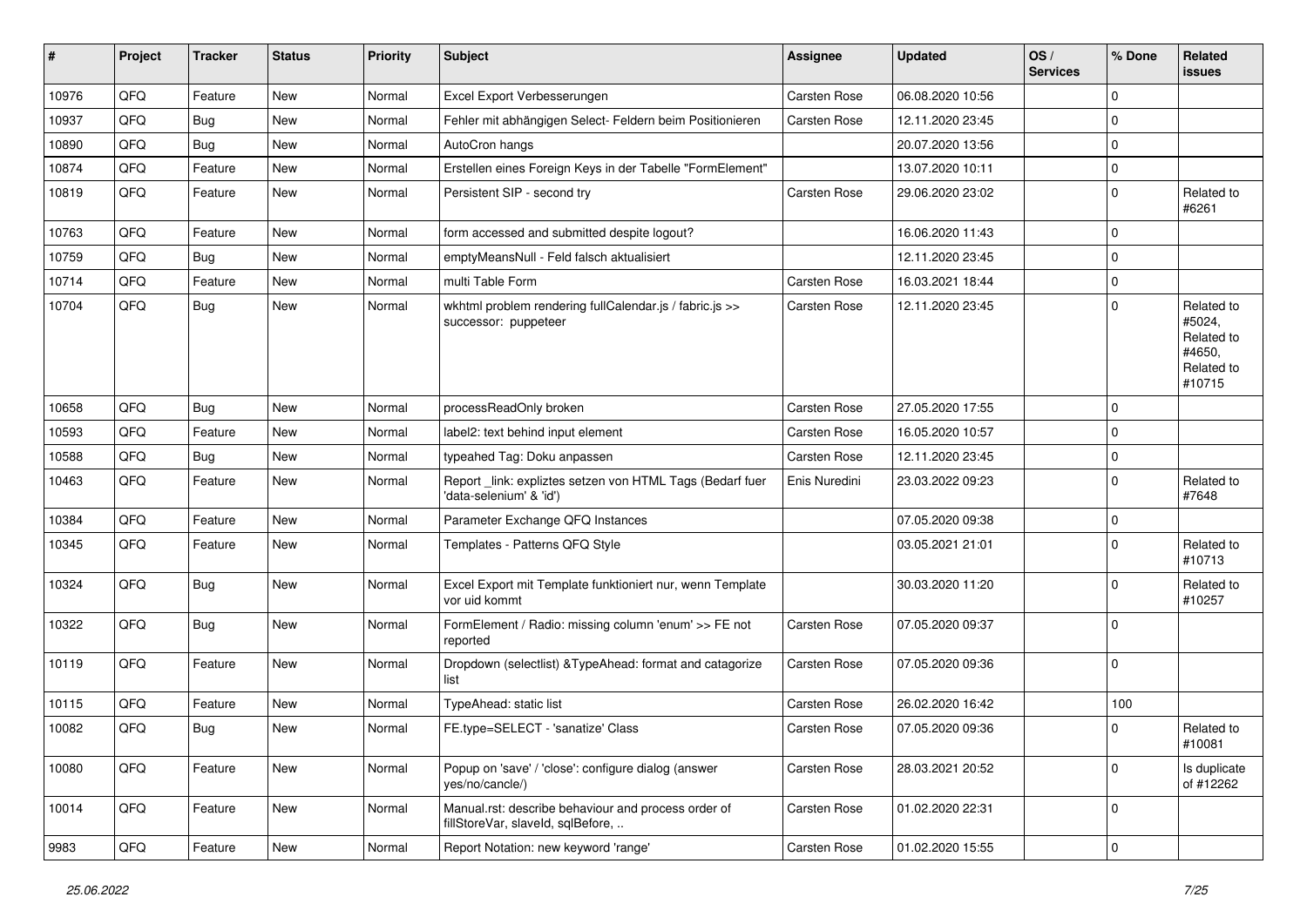| ∦    | Project | <b>Tracker</b> | <b>Status</b> | <b>Priority</b> | <b>Subject</b>                                                                                                                        | Assignee     | <b>Updated</b>   | OS/<br><b>Services</b> | % Done      | Related<br><b>issues</b>                                             |
|------|---------|----------------|---------------|-----------------|---------------------------------------------------------------------------------------------------------------------------------------|--------------|------------------|------------------------|-------------|----------------------------------------------------------------------|
| 9927 | QFQ     | Feature        | New           | Normal          | QFQ Update: a) Update nur machen wenn BE User<br>eingeloggt ist., b) Bei Fehler genaue Meldung welcher<br>Updateschritt Probleme hat. | Carsten Rose | 22.01.2020 12:59 |                        | 0           |                                                                      |
| 9855 | QFQ     | Bug            | <b>New</b>    | Normal          | <b>Required Check</b>                                                                                                                 |              | 01.02.2020 15:56 |                        | 0           |                                                                      |
| 9853 | QFQ     | Feature        | <b>New</b>    | Normal          | Check das SQL / QFQ / Mail Logfile geschrieben wird                                                                                   |              | 09.01.2020 11:15 |                        | $\mathbf 0$ |                                                                      |
| 9811 | QFQ     | Feature        | New           | Normal          | Report: tag every n'th row                                                                                                            | Carsten Rose | 01.02.2020 23:22 |                        | $\mathbf 0$ |                                                                      |
| 9783 | QFQ     | <b>Bug</b>     | <b>New</b>    | Normal          | Email with special characters                                                                                                         | Carsten Rose | 01.02.2020 23:22 |                        | $\mathbf 0$ |                                                                      |
| 9781 | QFQ     | Feature        | New           | Normal          | Button: CSS class to make buttons smaller                                                                                             | Carsten Rose | 01.02.2020 23:22 |                        | $\mathbf 0$ |                                                                      |
| 9777 | QFQ     | Feature        | New           | Normal          | Logging QFQ Variables                                                                                                                 | Carsten Rose | 16.12.2019 17:17 |                        | $\mathbf 0$ |                                                                      |
| 9773 | QFQ     | <b>Bug</b>     | <b>New</b>    | Normal          | form.parameter.formModeGlobal=requiredOff                                                                                             | Carsten Rose | 01.02.2020 15:56 |                        | $\mathbf 0$ |                                                                      |
| 9707 | QFQ     | Feature        | New           | Normal          | SIP security: encode pageld and check pageld on decode                                                                                | Carsten Rose | 01.02.2020 23:22 |                        | $\mathbf 0$ |                                                                      |
| 9706 | QFQ     | Feature        | <b>New</b>    | Normal          | Multi File Upload (hidden template group)                                                                                             | Carsten Rose | 01.02.2020 23:22 |                        | $\mathbf 0$ | Related to<br>#7521,<br>Related to<br>#5562,<br>Related to<br>#13330 |
| 9602 | QFQ     | Feature        | <b>New</b>    | Normal          | Form definition as JSON                                                                                                               | Carsten Rose | 01.02.2020 23:21 |                        | $\mathbf 0$ | Related to<br>#9600                                                  |
| 9537 | QFQ     | Feature        | New           | Normal          | FormEditor: Edit fieldset in FrontEnd                                                                                                 | Carsten Rose | 01.02.2020 23:22 |                        | $\mathbf 0$ |                                                                      |
| 9533 | QFQ     | <b>Bug</b>     | <b>New</b>    | Normal          | FE.type=upload: Check in 'beforeSave' if upload is given                                                                              | Carsten Rose | 01.02.2020 23:22 |                        | 0           | Related to<br>#11523                                                 |
| 9352 | QFQ     | Feature        | <b>New</b>    | Normal          | FE 'Native' fire slaveld, sqlAfter, sqlIns                                                                                            | Carsten Rose | 01.02.2020 23:22 |                        | $\mathbf 0$ |                                                                      |
| 9348 | QFQ     | Feature        | New           | Normal          | defaultThumbnailSize: pre render thumbnails                                                                                           | Carsten Rose | 12.06.2021 09:05 |                        | $\mathbf 0$ |                                                                      |
| 9317 | QFQ     | Bug            | New           | Normal          | FE.type=note: with dynamic show/hidden an empty label<br>causes trouble                                                               | Carsten Rose | 01.02.2020 23:22 |                        | 0           |                                                                      |
| 9275 | QFQ     | Bug            | <b>New</b>    | Normal          | autcron: t3 page, which takes to long to respond, is not<br>reported properly                                                         | Carsten Rose | 01.02.2020 23:22 |                        | 100         |                                                                      |
| 9221 | QFQ     | Feature        | <b>New</b>    | Normal          | typeAhead: Zeichenlimite ausschalten                                                                                                  | Carsten Rose | 08.05.2021 17:06 |                        | $\mathbf 0$ |                                                                      |
| 9208 | QFQ     | Feature        | <b>New</b>    | Normal          | Manage 'recent' records                                                                                                               | Carsten Rose | 01.02.2020 23:22 |                        | $\mathbf 0$ |                                                                      |
| 9177 | QFQ     | Bug            | <b>New</b>    | Normal          | Bug? QFQ tries to save an action FE, which has real<br>existing column name                                                           | Carsten Rose | 01.02.2020 23:22 |                        | $\mathbf 0$ |                                                                      |
| 9136 | QFQ     | Feature        | New           | Normal          | Create ZIP files with dynamic PDFs                                                                                                    | Carsten Rose | 01.02.2020 23:22 |                        | $\pmb{0}$   |                                                                      |
| 9129 | QFQ     | Feature        | New           | Normal          | sqlValidate: Message as notification, not as error                                                                                    | Carsten Rose | 01.02.2020 23:22 |                        | $\mathbf 0$ | Related to<br>#9128                                                  |
| 9128 | QFQ     | Feature        | New           | Normal          | Error Message: not replaced variables- a) replace back to<br>'{{', b) underline                                                       | Carsten Rose | 01.02.2020 23:22 |                        | $\mathbf 0$ | Related to<br>#9129                                                  |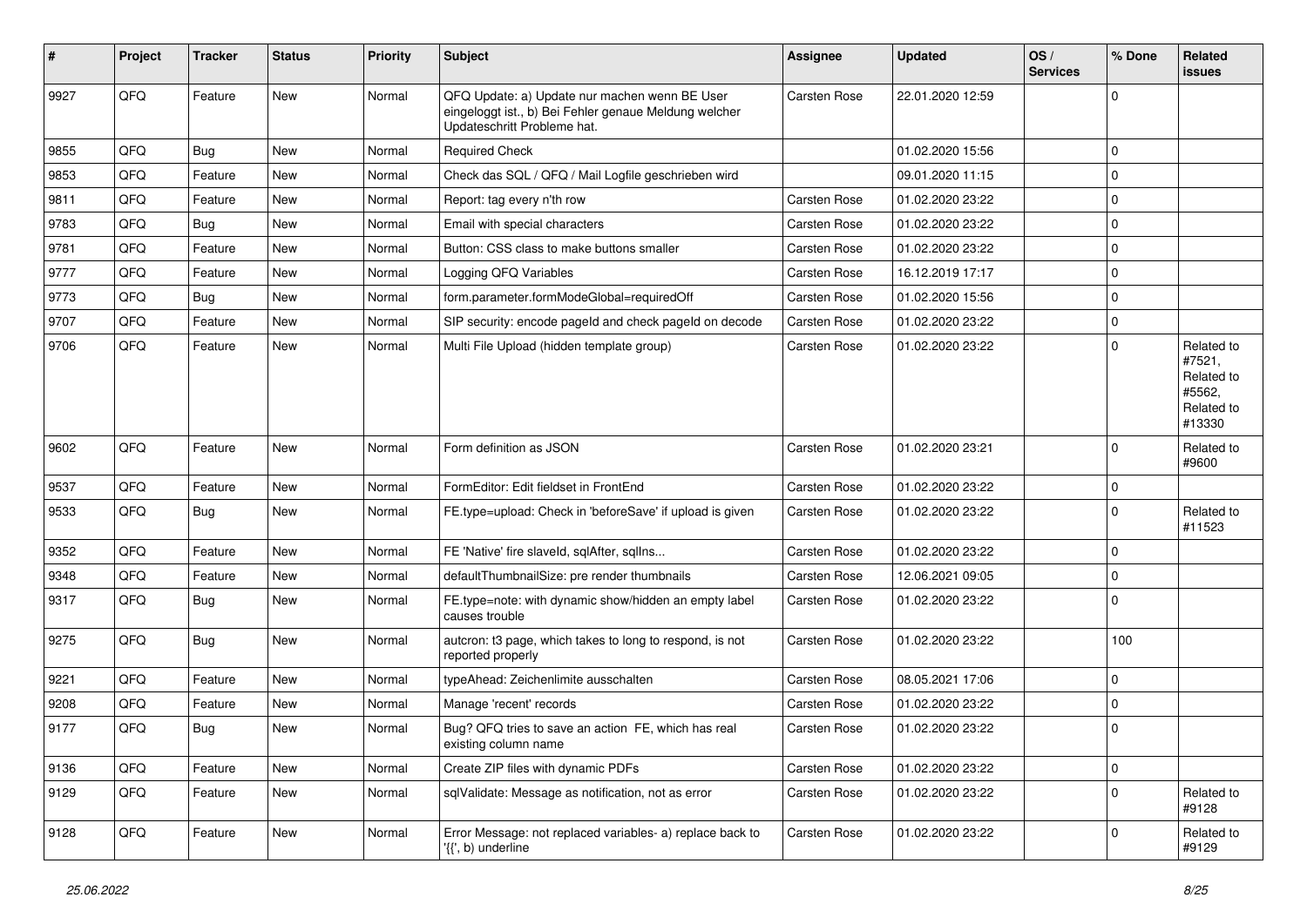| ∦    | Project | <b>Tracker</b> | <b>Status</b> | <b>Priority</b> | Subject                                                                                                | <b>Assignee</b>     | <b>Updated</b>   | OS/<br><b>Services</b> | % Done      | Related<br>issues    |
|------|---------|----------------|---------------|-----------------|--------------------------------------------------------------------------------------------------------|---------------------|------------------|------------------------|-------------|----------------------|
| 9127 | QFQ     | Bug            | <b>New</b>    | Normal          | Error Message: change 'roll over' color - text not readable                                            | <b>Carsten Rose</b> | 01.02.2020 23:22 |                        | $\mathbf 0$ |                      |
| 9077 | QFQ     | Bug            | <b>New</b>    | Normal          | typeAheadSql: report broken SQL                                                                        | Carsten Rose        | 01.02.2020 23:22 |                        | 0           |                      |
| 9013 | QFQ     | <b>Bug</b>     | <b>New</b>    | Normal          | Error in Twig template not handled                                                                     | Carsten Rose        | 20.10.2021 13:43 |                        | $\mathbf 0$ |                      |
| 8975 | QFQ     | Feature        | <b>New</b>    | Normal          | Report Notation: 2.0                                                                                   | Carsten Rose        | 01.02.2020 23:22 |                        | $\Omega$    | Related to<br>#8963  |
| 8806 | QFQ     | Feature        | New           | Normal          | SQL Function nl2br                                                                                     | Carsten Rose        | 01.02.2020 23:22 |                        | $\Omega$    |                      |
| 8719 | QFQ     | Feature        | <b>New</b>    | Normal          | extraButtonLock: add support for 0/1                                                                   | Carsten Rose        | 01.02.2020 23:22 |                        | 0           |                      |
| 8702 | QFQ     | Feature        | <b>New</b>    | Normal          | Load Record which is locked: missing user info                                                         | Carsten Rose        | 11.12.2019 16:16 |                        | $\Omega$    | Related to<br>#9789  |
| 8336 | QFQ     | Feature        | <b>New</b>    | Normal          | Form > modified > Close New: a) Optional disable popup, b)<br>custom text, c) mode on save: close stay | Carsten Rose        | 01.02.2020 23:22 |                        | $\Omega$    | Related to<br>#8335  |
| 8217 | QFQ     | Feature        | <b>New</b>    | Normal          | if-elseif-else construct                                                                               | Carsten Rose        | 16.03.2021 18:41 |                        | $\Omega$    | Related to<br>#10716 |
| 8187 | QFQ     | Feature        | New           | Normal          | Subrecord: enable/hide new button - make new/edit/delete<br>customizeable.                             | Carsten Rose        | 06.03.2021 18:44 |                        | $\mathbf 0$ | Related to<br>#11326 |
| 8089 | QFQ     | Feature        | <b>New</b>    | Normal          | Copy/Paste for FormElements                                                                            | Carsten Rose        | 01.02.2020 23:22 |                        | $\mathbf 0$ |                      |
| 8049 | QFQ     | <b>Bug</b>     | <b>New</b>    | Normal          | FE.type=note, column 'value': text moves some pixel to top<br>after save                               | Carsten Rose        | 01.02.2020 23:22 |                        | $\Omega$    |                      |
| 7924 | QFQ     | Feature        | <b>New</b>    | Normal          | Radio/Checkbox with Tooltip                                                                            | Carsten Rose        | 01.02.2020 23:22 |                        | 0           |                      |
| 7920 | QFQ     | Feature        | <b>New</b>    | Normal          | FE: Syntax Highlight, Zeinlenumbruch                                                                   | Carsten Rose        | 01.02.2020 10:03 |                        | $\mathbf 0$ |                      |
| 7890 | QFQ     | <b>Bug</b>     | <b>New</b>    | Normal          | FormElement 'required': extraButtonInfo not aligned                                                    | Carsten Rose        | 11.06.2021 21:17 |                        | $\Omega$    | Related to<br>#11517 |
| 7812 | QFQ     | Feature        | New           | Normal          | FE 'Subrecord' - new option 'subrecordShowFilter',<br>'subrecordPaging'                                | Carsten Rose        | 01.02.2020 23:22 |                        | $\Omega$    |                      |
| 7795 | QFQ     | <b>Bug</b>     | <b>New</b>    | Normal          | Readonly Form: Typeahead-Felder                                                                        | Carsten Rose        | 01.02.2020 23:22 |                        | $\pmb{0}$   |                      |
| 7685 | QFQ     | <b>Bug</b>     | <b>New</b>    | Normal          | Open FormElement from QFQ error message and save<br>modified record: error about missing {{formId:F}}  | Carsten Rose        | 01.02.2020 23:22 |                        | $\Omega$    |                      |
| 7683 | QFQ     | Feature        | <b>New</b>    | Normal          | Special column names in '{{ SELECT  AS _link }}' should<br>be detected                                 | Carsten Rose        | 01.02.2020 23:21 |                        | $\mathbf 0$ |                      |
| 7681 | QFQ     | Feature        | <b>New</b>    | Normal          | Optional switch off 'check for modified record'                                                        | Carsten Rose        | 01.02.2020 23:21 |                        | $\mathbf 0$ |                      |
| 7660 | QFQ     | Feature        | New           | Normal          | IMAP: import mails to DB, move / delete mails                                                          | Carsten Rose        | 01.02.2020 09:52 |                        | 0           |                      |
| 7574 | QFQ     | Bug            | New           | Normal          | Substitute error: form element not reported / dont parse<br>Form.note                                  | Carsten Rose        | 01.02.2020 23:21 |                        | $\mathbf 0$ |                      |
| 7547 | QFQ     | <b>Bug</b>     | New           | Normal          | Error Message in afterSave: wrong parameter column<br>reported                                         | Carsten Rose        | 01.02.2020 23:22 |                        | 0           |                      |
| 7524 | QFQ     | <b>Bug</b>     | New           | Normal          | QFQ throws a 'General Error' if 'fileadmin/protected/log/' is<br>not writeable                         | <b>Carsten Rose</b> | 01.02.2020 23:22 |                        | $\pmb{0}$   |                      |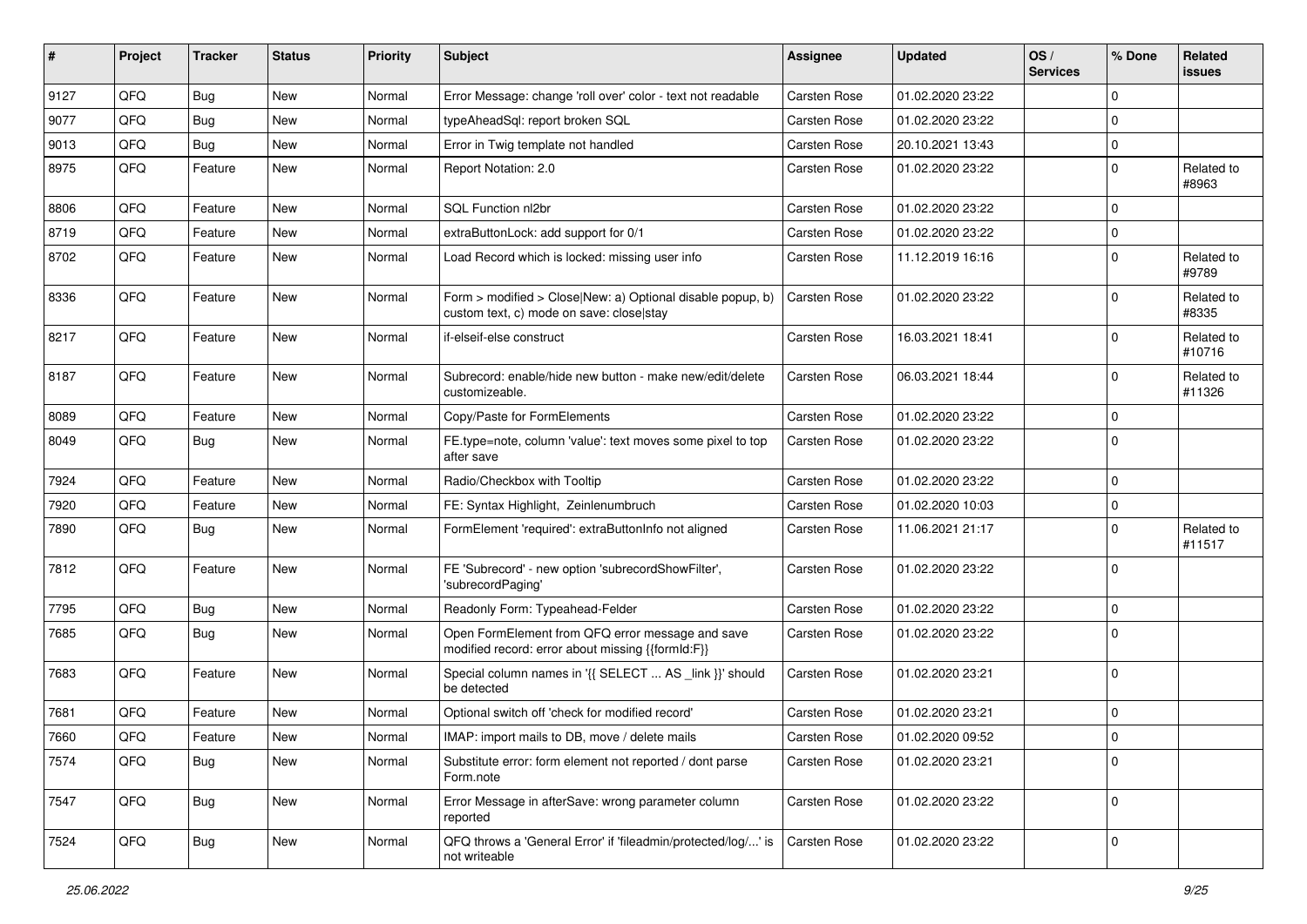| #    | Project | <b>Tracker</b> | <b>Status</b> | <b>Priority</b> | <b>Subject</b>                                                                                                             | <b>Assignee</b> | <b>Updated</b>   | OS/<br><b>Services</b> | % Done      | Related<br><b>issues</b> |
|------|---------|----------------|---------------|-----------------|----------------------------------------------------------------------------------------------------------------------------|-----------------|------------------|------------------------|-------------|--------------------------|
| 7521 | QFQ     | Feature        | New           | Normal          | TemplateGroup: fe.type=upload                                                                                              | Carsten Rose    | 01.02.2020 23:21 |                        | $\mathbf 0$ | Related to<br>#9706      |
| 7520 | QFQ     | Feature        | <b>New</b>    | Normal          | QR Code:  AS _qr ( AS _link)                                                                                               | Carsten Rose    | 01.02.2020 23:22 |                        | $\mathbf 0$ |                          |
| 7519 | QFQ     | Feature        | <b>New</b>    | Normal          | Select: Multi                                                                                                              | Carsten Rose    | 01.02.2020 23:22 |                        | $\mathbf 0$ |                          |
| 7513 | QFQ     | <b>Bug</b>     | <b>New</b>    | Normal          | Radios not correct aligned                                                                                                 | Carsten Rose    | 01.02.2020 23:22 |                        | $\mathbf 0$ |                          |
| 7512 | QFQ     | Bug            | <b>New</b>    | Normal          | FE: inputType=number >> 'pattern' is not respected                                                                         | Carsten Rose    | 01.02.2020 23:22 |                        | $\mathbf 0$ |                          |
| 7481 | QFQ     | Feature        | New           | Normal          | Detect 'BaseUrl' automatically                                                                                             | Carsten Rose    | 01.02.2020 23:21 |                        | $\pmb{0}$   |                          |
| 7480 | QFQ     | Feature        | New           | Normal          | Record History (Undo / Redo)                                                                                               | Carsten Rose    | 11.12.2019 16:16 |                        | $\pmb{0}$   | Related to<br>#2361      |
| 7342 | QFQ     | Feature        | New           | Normal          | add content = hide_this                                                                                                    | Carsten Rose    | 01.02.2020 23:21 |                        | $\pmb{0}$   |                          |
| 7280 | QFQ     | Feature        | New           | Normal          | recently used table                                                                                                        | Carsten Rose    | 01.02.2020 23:21 |                        | $\Omega$    |                          |
| 7261 | QFQ     | <b>Bug</b>     | New           | Normal          | Report pathFilename for user without path, only the filename                                                               | Carsten Rose    | 01.02.2020 23:21 |                        | $\mathbf 0$ |                          |
| 7239 | QFQ     | Feature        | New           | Normal          | TinyMCE: html tag whitelist                                                                                                | Carsten Rose    | 01.02.2020 23:21 |                        | $\mathbf 0$ | Related to<br>#14320     |
| 7219 | QFQ     | Bug            | New           | Normal          | typeSheadSql / typeAheadSqlPrefetch: change to curly<br>braces                                                             | Carsten Rose    | 01.02.2020 23:21 |                        | $\mathbf 0$ |                          |
| 7175 | QFQ     | Feature        | New           | Normal          | Upload: md5 hash as filename                                                                                               | Carsten Rose    | 01.02.2020 23:21 |                        | $\mathbf 0$ |                          |
| 7119 | QFQ     | Feature        | New           | Normal          | Upload: scaleDownWidth, scaleDownHeight                                                                                    | Carsten Rose    | 01.02.2020 23:21 |                        | $\mathbf 0$ |                          |
| 7109 | QFQ     | Feature        | New           | Normal          | Dynamic Updates: row/element hide                                                                                          | Carsten Rose    | 01.02.2020 23:22 |                        | $\mathbf 0$ | Has duplicate<br>#4081   |
| 7102 | QFQ     | Feature        | New           | Normal          | Comment sign in report: '#' and '--'                                                                                       | Carsten Rose    | 01.02.2020 23:21 |                        | $\mathbf 0$ |                          |
| 7099 | QFQ     | Feature        | New           | Normal          | Redesign FormEditor                                                                                                        | Carsten Rose    | 01.02.2020 23:21 |                        | $\pmb{0}$   |                          |
| 7014 | QFQ     | <b>Bug</b>     | <b>New</b>    | Normal          | Sending invalid emails succeeds when<br>debug.redirectAllMailTo is set                                                     | Carsten Rose    | 01.02.2020 23:21 |                        | $\mathbf 0$ |                          |
| 7002 | QFQ     | Bug            | <b>New</b>    | Normal          | Dynamic Update: row does not disappear / appear                                                                            | Carsten Rose    | 01.02.2020 23:22 |                        | $\mathbf 0$ |                          |
| 6912 | QFQ     | Bug            | <b>New</b>    | Normal          | error Message Var 'deadline' already set in SIP - in Form<br>with FE.value={{deadline:R:::{{deadlinePeriod:Y}}}}           | Carsten Rose    | 01.02.2020 23:21 |                        | $\Omega$    |                          |
| 6855 | QFQ     | Feature        | New           | Normal          | With {{feUser:U}}!={{feUser:T}}: Save / Delete: only possible<br>with {{feUserSave:U}}='yes' and '{{feUserDelete:U}}='yes' | Carsten Rose    | 01.02.2020 23:21 |                        | $\mathbf 0$ |                          |
| 6765 | QFQ     | Feature        | New           | Normal          | Moeglichkeit via QFQ eigene Logs zu schreiben                                                                              | Carsten Rose    | 01.02.2020 23:21 |                        | $\pmb{0}$   |                          |
| 6723 | QFQ     | Feature        | <b>New</b>    | Normal          | Report QFQ Installation and Version                                                                                        | Carsten Rose    | 12.06.2021 09:07 |                        | $\pmb{0}$   |                          |
| 6677 | QFQ     | <b>Bug</b>     | New           | Normal          | Error message FE Action Element: no/wrong FE reference<br>who cause the problem.                                           | Carsten Rose    | 01.02.2020 23:21 |                        | $\mathbf 0$ |                          |
| 6609 | QFQ     | Feature        | <b>New</b>    | Normal          | Formlet: JSON API erweitern                                                                                                | Carsten Rose    | 01.02.2020 23:21 |                        | 50          |                          |
| 6602 | QFQ     | Feature        | <b>New</b>    | Normal          | Formlet: in Report auf Mausklick ein mini-form oeffnen                                                                     | Carsten Rose    | 11.12.2019 16:16 |                        | $\mathbf 0$ |                          |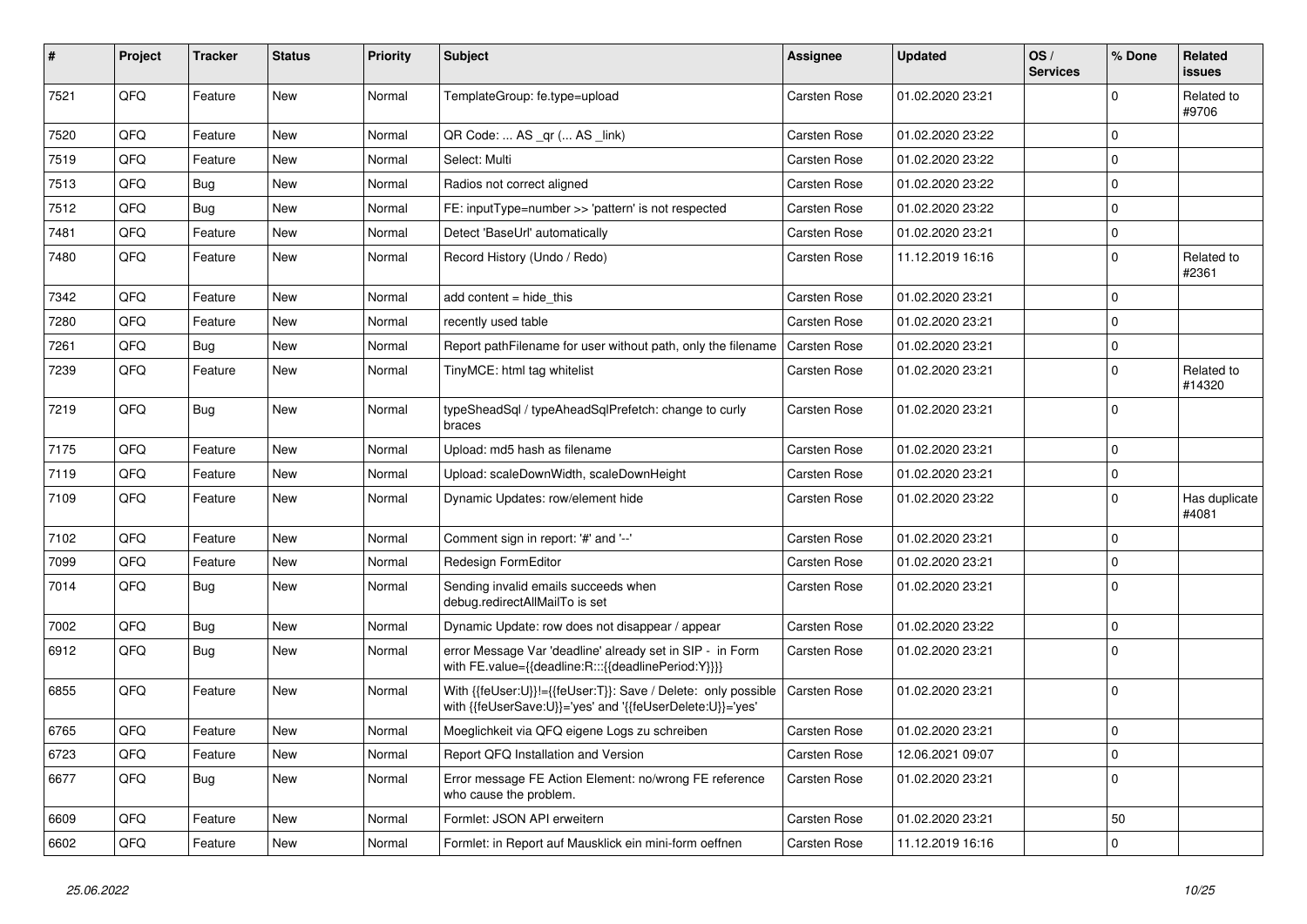| #    | Project | <b>Tracker</b> | <b>Status</b> | <b>Priority</b> | <b>Subject</b>                                                                                        | <b>Assignee</b>     | <b>Updated</b>   | OS/<br><b>Services</b> | % Done      | Related<br><b>issues</b>                    |
|------|---------|----------------|---------------|-----------------|-------------------------------------------------------------------------------------------------------|---------------------|------------------|------------------------|-------------|---------------------------------------------|
| 6594 | QFQ     | Feature        | <b>New</b>    | Normal          | Excel: on download, check if there is a valid sip                                                     | Carsten Rose        | 01.02.2020 23:21 |                        | $\mathbf 0$ |                                             |
| 6483 | QFQ     | Bug            | <b>New</b>    | Normal          | R Store funktioniert nicht bei 'Report Notation' im FE                                                | Carsten Rose        | 01.02.2020 23:21 |                        | $\Omega$    |                                             |
| 6462 | QFQ     | Bug            | New           | Normal          | File Upload: Nutzlose Fehlermeldung wenn Datei zu gross                                               | Carsten Rose        | 01.02.2020 23:21 |                        | $\mathsf 0$ | Related to<br>#6139                         |
| 6437 | QFQ     | Feature        | <b>New</b>    | Normal          | Neuer Mode Button bei FormElementen                                                                   | Carsten Rose        | 01.02.2020 23:21 |                        | $\Omega$    | Related to<br>#9668,<br>Blocked by<br>#9678 |
| 6292 | QFQ     | Feature        | <b>New</b>    | Normal          | Download: File speichern mit Hash aber original Filename in<br>der Datenbank vermerken fuer Downloads | <b>Carsten Rose</b> | 01.02.2020 23:21 |                        | $\Omega$    |                                             |
| 6289 | QFQ     | Feature        | <b>New</b>    | Normal          | Form: Log                                                                                             | Carsten Rose        | 01.02.2020 23:21 |                        | 0           |                                             |
| 6261 | QFQ     | Feature        | <b>New</b>    | Normal          | Persistent SIP                                                                                        | Carsten Rose        | 12.06.2021 09:07 |                        | $\mathbf 0$ | Related to<br>#10819                        |
| 5782 | QFQ     | Feature        | <b>New</b>    | Normal          | <b>NextCloud API</b>                                                                                  | Carsten Rose        | 01.02.2020 10:02 |                        | 0           |                                             |
| 5576 | QFQ     | <b>Bug</b>     | <b>New</b>    | Normal          | Using MySQL 'DROP' requires privilege - wich is not really<br>necessary.                              | Carsten Rose        | 01.02.2020 23:21 |                        | $\mathbf 0$ |                                             |
| 5559 | QFQ     | Bug            | <b>New</b>    | Normal          | FE.type = Upload: 'accept' might contain variables                                                    | Carsten Rose        | 11.05.2020 21:23 |                        | 0           |                                             |
| 5345 | QFQ     | Feature        | <b>New</b>    | Normal          | Report: UPDATE / INSERT / DELETE statements should<br>trigger subqueries, depending on the result.    | Carsten Rose        | 27.05.2020 16:11 |                        | $\pmb{0}$   |                                             |
| 5305 | QFQ     | <b>Bug</b>     | <b>New</b>    | Normal          | Upload FormElement: nicht disabled by readonly Form                                                   | Carsten Rose        | 16.06.2021 13:43 |                        | 0           | Related to<br>#9347,<br>Related to<br>#9834 |
| 5131 | QFQ     | Feature        | <b>New</b>    | Normal          | Activate Spin Gear ('wait/busy' indicator) via LINK attribute                                         | Carsten Rose        | 01.02.2020 23:21 |                        | $\mathbf 0$ |                                             |
| 4756 | QFQ     | <b>Bug</b>     | New           | Normal          | Form dirty even nothing changes                                                                       | Carsten Rose        | 11.12.2019 16:16 |                        | $\pmb{0}$   |                                             |
| 4413 | QFQ     | Feature        | <b>New</b>    | Normal          | fieldset: show/hidden, modeSql, dynamicUpdate                                                         | Carsten Rose        | 09.02.2022 15:19 |                        | $\mathbf 0$ |                                             |
| 4250 | QFQ     | Feature        | New           | Normal          | AutoCron in QFQ via PHP                                                                               | Carsten Rose        | 01.02.2020 23:21 |                        | $\Omega$    | Related to<br>#3292,<br>Related to<br>#3291 |
| 4082 | QFQ     | Feature        | <b>New</b>    | Normal          | Dynamic Update: modeSql - useful default                                                              | Carsten Rose        | 01.02.2020 23:22 |                        | 0           |                                             |
| 4050 | QFQ     | Feature        | <b>New</b>    | Normal          | sql.log: 1) FormElement ID which causes a specific action,<br>2) Result in the same row.              | <b>Carsten Rose</b> | 15.04.2020 11:35 |                        | $\mathbf 0$ | Related to<br>#5458                         |
| 4023 | QFQ     | Feature        | <b>New</b>    | Normal          | prepared statements - FE action: salveld, sqllnsert,<br>sqlUpdate, sqlDelete, sqlBefore, sqlAfter     | Carsten Rose        | 11.12.2019 16:15 |                        | $\mathbf 0$ |                                             |
| 3864 | QFQ     | Feature        | <b>New</b>    | Normal          | Encrypt / decrypt field                                                                               | Carsten Rose        | 08.03.2021 18:08 |                        | 0           |                                             |
| 3547 | QFQ     | <b>Bug</b>     | New           | Normal          | FE of type 'note' causes writing of empty fields.                                                     | Carsten Rose        | 01.02.2020 23:21 |                        | 0           |                                             |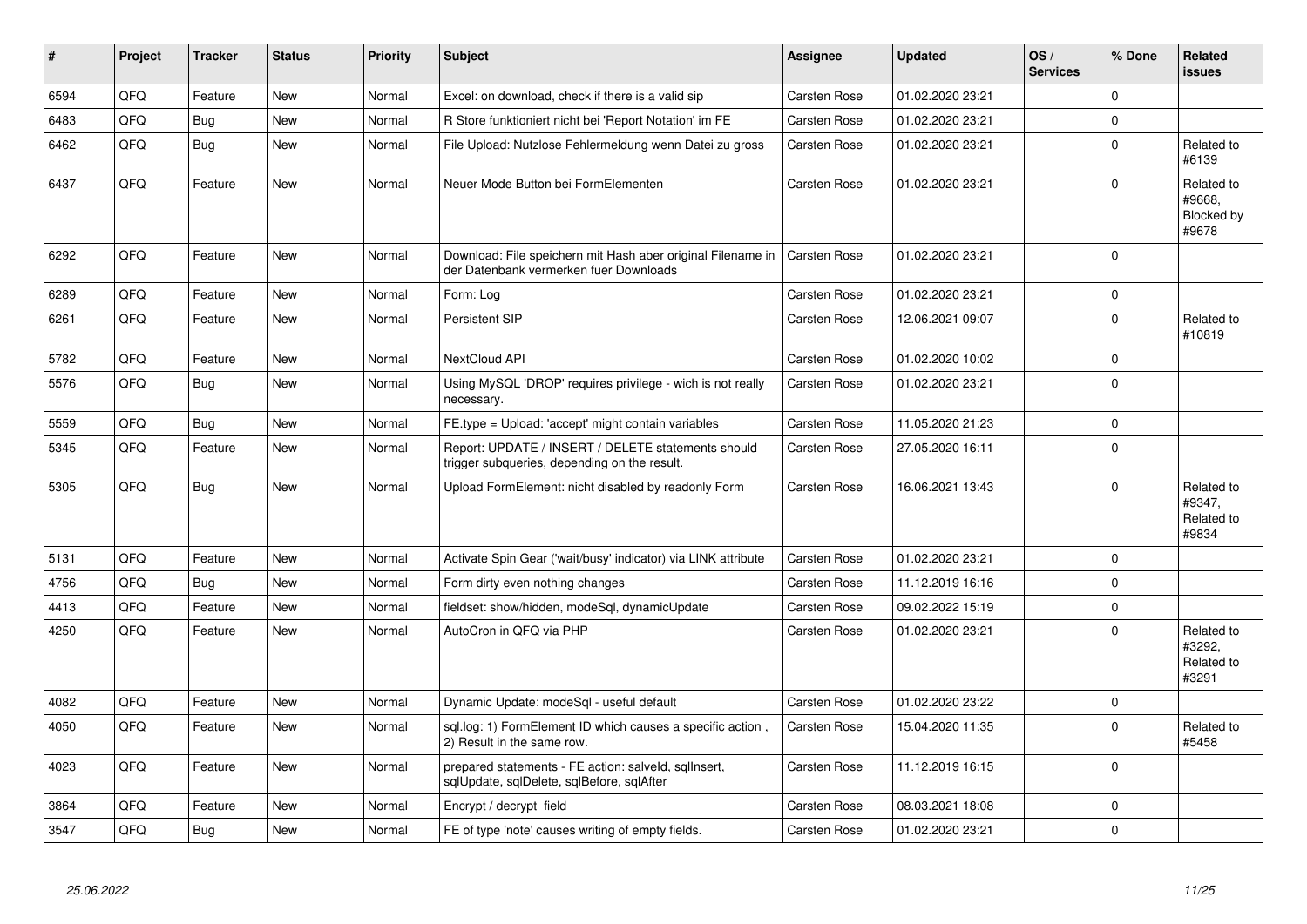| #     | Project | <b>Tracker</b> | <b>Status</b> | <b>Priority</b> | Subject                                                          | <b>Assignee</b>     | <b>Updated</b>   | OS/<br><b>Services</b> | % Done              | Related<br>issues                               |
|-------|---------|----------------|---------------|-----------------|------------------------------------------------------------------|---------------------|------------------|------------------------|---------------------|-------------------------------------------------|
| 3504  | QFQ     | Feature        | New           | Normal          | Logging: welche Action FEs werden wann wie ausgefuehrt           | Carsten Rose        | 01.02.2020 23:21 |                        | $\Omega$            | Related to<br>#5458.<br>Related to<br>#4092     |
| 3432  | QFQ     | Feature        | <b>New</b>    | Normal          | subrecord: dynamicUpdate                                         | Carsten Rose        | 11.06.2020 21:10 |                        | $\Omega$            | Related to<br>#5691                             |
| 2361  | QFQ     | Feature        | New           | Normal          | Logging wer/wann/wo welches Formular aufgerufen hat              | Carsten Rose        | 11.12.2019 16:15 |                        | $\mathbf 0$         | Related to<br>#4432,<br>Related to<br>#7480     |
| 11195 | QFQ     | <b>Bug</b>     | New           | Low             | Dynamic Update: Note not updated if new text is empty<br>(v20.4) |                     | 25.09.2020 11:14 |                        | $\mathbf 0$         |                                                 |
| 9534  | QFQ     | <b>Bug</b>     | Priorize      | Urgent          | FE.type=upload: 'Unknown Mode: ID"                               | Carsten Rose        | 03.05.2021 21:14 |                        | $\mathbf 0$         | Related to<br>#9532                             |
| 9173  | QFQ     | <b>Bug</b>     | Priorize      | Urgent          | Stale Record Lock: Firefox                                       | Carsten Rose        | 03.05.2021 21:14 |                        | $\mathbf 0$         | Related to<br>#9789                             |
| 9121  | QFQ     | Bug            | Priorize      | High            | sip links have r and __dbIndexData set                           | Carsten Rose        | 12.06.2021 10:41 |                        | $\mathbf 0$         |                                                 |
| 8204  | QFQ     | Feature        | Priorize      | High            | Position 'required mark'                                         | Carsten Rose        | 16.06.2021 13:44 |                        | $\mathbf 0$         |                                                 |
| 8082  | QFQ     | Feature        | Priorize      | High            | Contact form without saving record                               | Carsten Rose        | 07.12.2021 15:20 |                        | $\mathbf 0$         | Related to<br>#8587,<br><b>Blocks</b><br>#11850 |
| 6116  | QFQ     | <b>Bug</b>     | Priorize      | High            | value of checkbox not saved                                      | Carsten Rose        | 07.12.2021 17:19 |                        | $\mathbf 0$         |                                                 |
| 14371 | QFQ     | Feature        | Priorize      | Normal          | LDAP via REPORT                                                  | Carsten Rose        | 19.06.2022 16:37 |                        | $\Omega$            |                                                 |
| 14290 | QFQ     | Feature        | Priorize      | Normal          | FormEditor: Show Table Definition                                | Carsten Rose        | 19.06.2022 16:37 |                        | $\mathbf 0$         |                                                 |
| 14283 | QFQ     | Bug            | Priorize      | Normal          | HEIC / HEIF convert doesn't trigger                              | Carsten Rose        | 19.06.2022 16:37 |                        | $\mathbf 0$         |                                                 |
| 13943 | QFQ     | Bug            | Priorize      | Normal          | unable to find formgroup                                         | Enis Nuredini       | 28.05.2022 11:03 |                        | $\mathbf 0$         |                                                 |
| 13900 | QFQ     | Feature        | Priorize      | Normal          | Selenium: Check das Cookie/PDF funktioniert                      | Enis Nuredini       | 25.03.2022 12:45 |                        | $\mathbf 0$         |                                                 |
| 12504 | QFQ     | Feature        | Priorize      | Normal          | sql.log: report fe.id                                            | Carsten Rose        | 05.05.2021 22:09 |                        | $\mathbf 0$         |                                                 |
| 12503 | QFQ     | Feature        | Priorize      | Normal          | Detect dangerous UPDATE statement with missing WHERE             | <b>Carsten Rose</b> | 05.05.2021 22:09 |                        | $\mathbf 0$         |                                                 |
| 12452 | QFQ     | Feature        | Priorize      | Normal          | BaseURL: alsways with '/' at the end                             | Carsten Rose        | 19.06.2022 13:45 |                        | $\mathbf 0$         | Related to<br>#10782                            |
| 12325 | QFG     | Bug            | Priorize      | Normal          | MultiDB form.dblndex not working for report syntax               | Carsten Rose        | 07.09.2021 13:37 |                        | 0                   | Related to<br>#12145,<br>Related to<br>#12314   |
| 11320 | QFQ     | Feature        | Priorize      | Normal          | Typo3 Version 10 support                                         | Carsten Rose        | 05.05.2021 22:09 |                        | 0                   |                                                 |
| 10569 | QFQ     | Feature        | Priorize      | Normal          | link _blank more safe                                            | Enis Nuredini       | 25.03.2022 12:44 |                        | $\mathsf{O}\xspace$ |                                                 |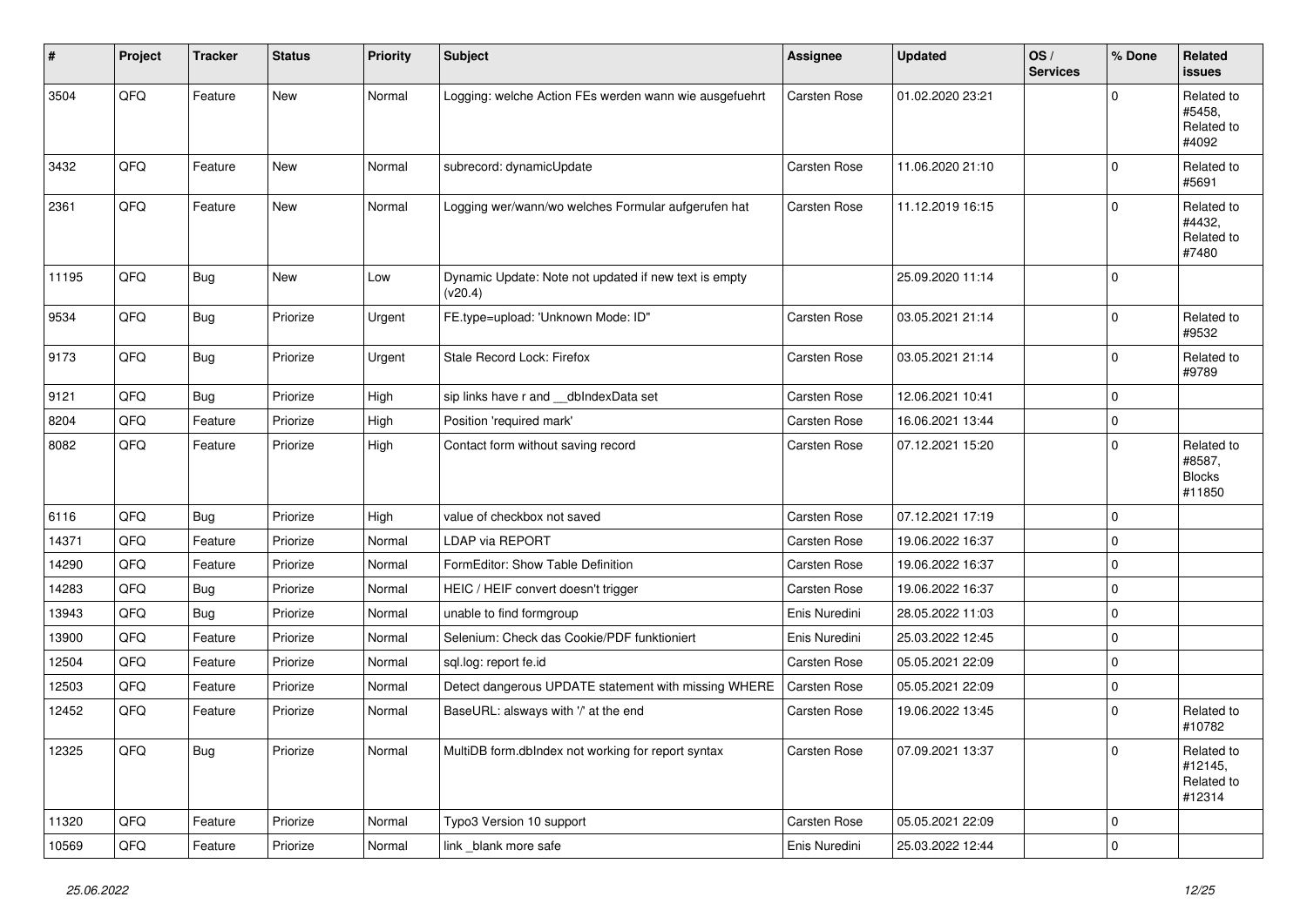| $\vert$ # | Project | <b>Tracker</b> | <b>Status</b> | <b>Priority</b> | <b>Subject</b>                                                                                           | <b>Assignee</b> | <b>Updated</b>   | OS/<br><b>Services</b> | % Done      | Related<br><b>issues</b>                                                |
|-----------|---------|----------------|---------------|-----------------|----------------------------------------------------------------------------------------------------------|-----------------|------------------|------------------------|-------------|-------------------------------------------------------------------------|
| 10015     | QFQ     | Feature        | Priorize      | Normal          | Monospace in Textarea                                                                                    | Carsten Rose    | 03.02.2020 13:40 |                        | $\mathbf 0$ |                                                                         |
| 10012     | QFQ     | Feature        | Priorize      | Normal          | redirectAllMailTo: {{beEmail:T}}                                                                         | Carsten Rose    | 08.05.2021 09:54 |                        | $\Omega$    | Related to<br>#12412,<br>Related to<br>#12413,<br>Related to<br>#10011  |
| 10011     | QFQ     | Feature        | Priorize      | Normal          | Offer new STORE_TYPO3 Variable 'beUser', 'beEmail'                                                       | Carsten Rose    | 08.05.2021 09:51 |                        | 0           | Related to<br>#10012,<br>Related to<br>#12511                           |
| 10005     | QFQ     | Feature        | Priorize      | Normal          | Report / special column name:  AS calendar                                                               | Carsten Rose    | 03.06.2020 17:28 |                        | 0           |                                                                         |
| 10003     | QFQ     | Feature        | Priorize      | Normal          | fieldset: stronger visualize group                                                                       | Benjamin Baer   | 12.02.2020 08:13 |                        | 0           |                                                                         |
| 9975      | QFQ     | Bug            | Priorize      | Normal          | Dropdown Menu: 'r:3' broken                                                                              | Carsten Rose    | 01.02.2020 10:13 |                        | 0           |                                                                         |
| 9968      | QFQ     | Feature        | Priorize      | Normal          | Tooltip in Links for Developer                                                                           | Carsten Rose    | 01.02.2020 23:17 |                        | $\mathbf 0$ |                                                                         |
| 9958      | QFQ     | <b>Bug</b>     | Priorize      | Normal          | Broken subrecord query: no error message                                                                 | Carsten Rose    | 05.02.2021 15:15 |                        | $\pmb{0}$   |                                                                         |
| 9947      | QFQ     | <b>Bug</b>     | Priorize      | Normal          | Unwanted error message if missing 'typeAheadSqlPrefetch'                                                 | Carsten Rose    | 01.02.2020 10:13 |                        | $\pmb{0}$   |                                                                         |
| 9928      | QFQ     | Feature        | Priorize      | Normal          | SpecialColumnName: a) Deprecated: ' AS "_+tag " ', b)<br>New: ' AS "_ <tag1><tag2>"'</tag2></tag1>       | Carsten Rose    | 01.02.2020 23:17 |                        | $\mathbf 0$ | Related to<br>#9929                                                     |
| 9900      | QFQ     | Feature        | Priorize      | Normal          | Generic API Call: tt-content record >> JSON                                                              | Carsten Rose    | 01.02.2020 10:13 |                        | 0           |                                                                         |
| 9862      | QFQ     | <b>Bug</b>     | Priorize      | Normal          | Failed writing to sql mail qfq.log should throw an exception                                             | Carsten Rose    | 01.02.2020 10:13 |                        | 0           |                                                                         |
| 9834      | QFQ     | <b>Bug</b>     | Priorize      | Normal          | Input elements with tag 'disabled' are missing on<br>form-submit: server option 'processReadOnly' broken | Carsten Rose    | 07.12.2021 16:43 |                        | $\Omega$    | Related to<br>#9691,<br>Related to<br>#5305, Has<br>duplicate<br>#12331 |
| 9668      | QFQ     | Feature        | Priorize      | Normal          | Form.mode: rename 'hidden' to 'hide'                                                                     | Carsten Rose    | 05.05.2021 22:14 |                        | $\mathbf 0$ | Related to<br>#6437                                                     |
| 9394      | QFQ     | Feature        | Priorize      | Normal          | REST: allow for non numerical ids in get requests                                                        | Carsten Rose    | 05.05.2021 22:10 |                        | $\mathbf 0$ |                                                                         |
| 9346      | QFQ     | Feature        | Priorize      | Normal          | beforeSave: check if an upload is given                                                                  | Carsten Rose    | 11.06.2021 21:18 |                        | $\mathsf 0$ |                                                                         |
| 9135      | QFQ     | Feature        | Priorize      | Normal          | Progress Bar generic / replace old hourglass download<br>popup                                           | Benjamin Baer   | 03.01.2022 07:43 |                        | $\pmb{0}$   |                                                                         |
| 8963      | QFQ     | Feature        | Priorize      | Normal          | Setting values in a store: flexible way                                                                  | Carsten Rose    | 05.05.2021 22:10 |                        | 0           | Related to<br>#8975                                                     |
| 8585      | QFQ     | Feature        | Priorize      | Normal          | Enhance Error message for 'unknown form'                                                                 | Carsten Rose    | 01.02.2020 10:13 |                        | $\mathbf 0$ |                                                                         |
| 8584      | QFQ     | Feature        | Priorize      | Normal          | FE 'Action' - never assign to Container (except Template<br>Group)                                       | Carsten Rose    | 01.02.2020 10:13 |                        | 0           |                                                                         |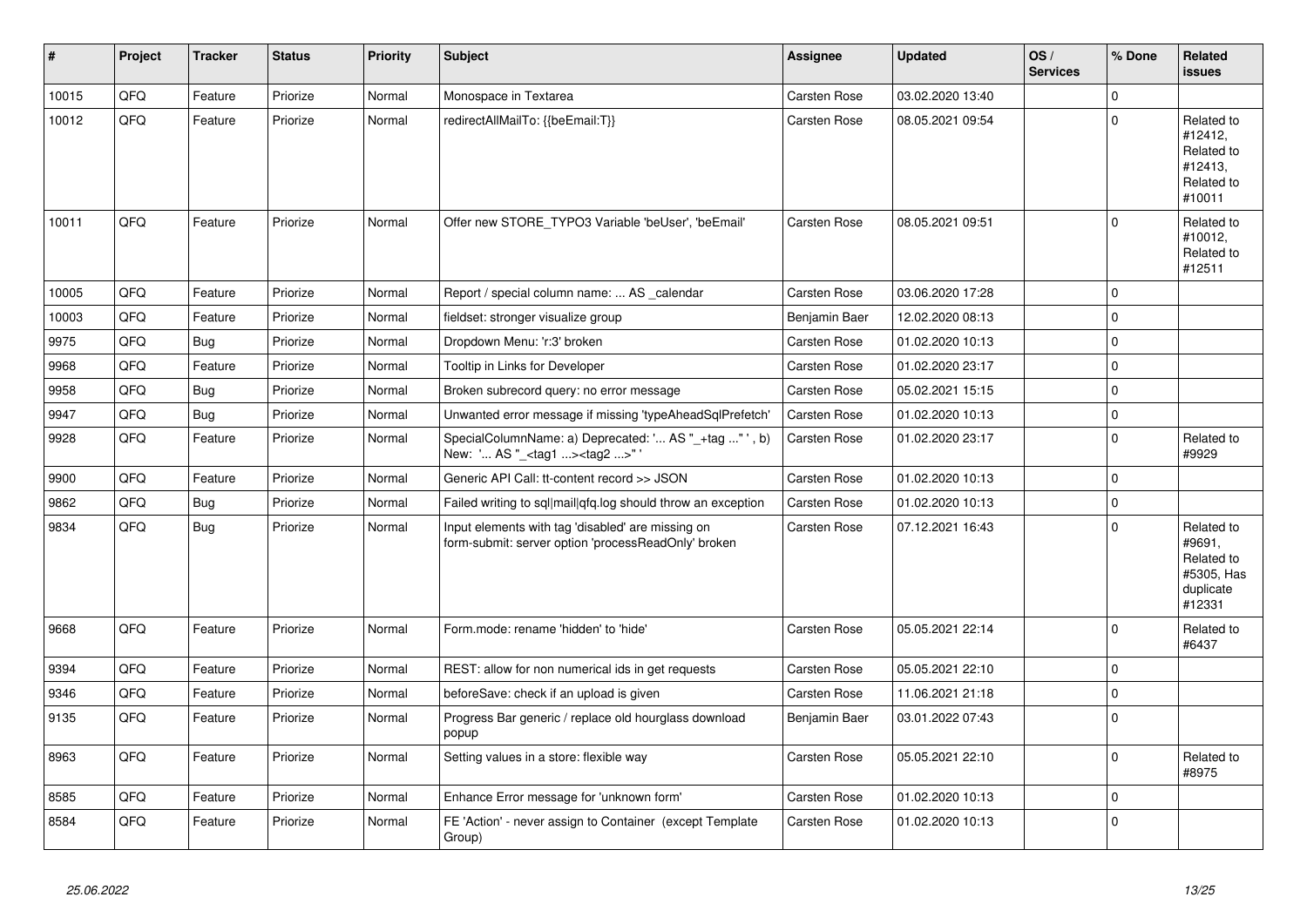| #    | Project | <b>Tracker</b> | <b>Status</b> | <b>Priority</b> | <b>Subject</b>                                                                            | <b>Assignee</b>     | <b>Updated</b>   | OS/<br><b>Services</b> | % Done      | Related<br><b>issues</b> |
|------|---------|----------------|---------------|-----------------|-------------------------------------------------------------------------------------------|---------------------|------------------|------------------------|-------------|--------------------------|
| 8277 | QFQ     | Feature        | Priorize      | Normal          | fe.parameter.default=                                                                     | Carsten Rose        | 01.02.2020 23:17 |                        | $\Omega$    | Related to<br>#8113      |
| 8044 | QFQ     | Feature        | Priorize      | Normal          | Transaction: a) Form, b) Report                                                           | Carsten Rose        | 05.05.2021 22:14 |                        | $\mathbf 0$ | Related to<br>#8043      |
| 8037 | QFQ     | <b>Bug</b>     | Priorize      | Normal          | FE.type=upload (advanced mode): {{slaveId:V}} missing<br>during dynamic update            | Carsten Rose        | 01.02.2020 10:13 |                        | $\mathbf 0$ |                          |
| 8034 | QFQ     | Feature        | Priorize      | Normal          | FormElement 'data': 22.22.2222 should not be accepted                                     | <b>Carsten Rose</b> | 01.02.2020 10:13 |                        | $\mathbf 0$ |                          |
| 7965 | QFQ     | Feature        | Priorize      | Normal          | Input type 'text' with visual format - currency                                           | Benjamin Baer       | 03.01.2022 07:45 |                        | $\mathbf 0$ |                          |
| 7730 | QFQ     | Feature        | Priorize      | Normal          | SELECT Box: title in between                                                              | Benjamin Baer       | 01.02.2020 23:22 |                        | $\mathbf 0$ |                          |
| 7656 | QFQ     | <b>Bug</b>     | Priorize      | Normal          | FE with required, 'pattern' and 'extraButtonLock': always<br>complain about missing value | Carsten Rose        | 01.02.2020 10:13 |                        | $\mathbf 0$ |                          |
| 7630 | QFQ     | Feature        | Priorize      | Normal          | detailed error message for simple upload                                                  | Carsten Rose        | 01.02.2020 10:13 |                        | $\mathbf 0$ |                          |
| 7616 | QFQ     | Bug            | Priorize      | Normal          | Selectlist with Enum & Dynamic Update                                                     | Carsten Rose        | 01.02.2020 10:13 |                        | $\mathbf 0$ |                          |
| 7522 | QFQ     | Feature        | Priorize      | Normal          | Inserting default index.html to folder (Avoid Apache<br>Indexing)                         | Carsten Rose        | 01.02.2020 10:13 |                        | $\mathbf 0$ |                          |
| 7290 | QFQ     | Feature        | Priorize      | Normal          | FormEditor: title as textarea if LEN(title)>60                                            | Carsten Rose        | 01.02.2020 10:13 |                        | $\mathbf 0$ | Blocked by<br>#7682      |
| 7217 | QFQ     | Feature        | Priorize      | Normal          | Download: notice User if `_sip=?` is missing                                              | Carsten Rose        | 01.02.2020 10:13 |                        | $\Omega$    |                          |
| 6998 | QFQ     | Feature        | Priorize      | Normal          | Form: with debug=on show column information as tooltip of<br>column label                 | Carsten Rose        | 01.02.2020 10:13 |                        | $\Omega$    |                          |
| 6870 | QFQ     | Feature        | Priorize      | Normal          | Click on '_link' triggers an API call                                                     | Benjamin Baer       | 03.01.2022 08:25 |                        | $\mathbf 0$ |                          |
| 6801 | QFQ     | Feature        | Priorize      | Normal          | Fabric: Maximize / FullIscreen                                                            | Benjamin Baer       | 21.03.2022 09:56 |                        | $\mathbf 0$ |                          |
| 6574 | QFQ     | <b>Bug</b>     | Priorize      | Normal          | gfg.log: Fehlermeldung wurde angezeigt, aber nicht geloggt                                | Carsten Rose        | 01.02.2020 10:13 |                        | $\pmb{0}$   |                          |
| 6566 | QFQ     | <b>Bug</b>     | Priorize      | Normal          | Link Function 'delete': provided parameter missing on page<br>reload                      | Benjamin Baer       | 03.01.2022 08:08 |                        | $\mathbf 0$ |                          |
| 6224 | QFQ     | Feature        | Priorize      | Normal          | Dynamic update: fade in/out fields                                                        | Benjamin Baer       | 21.03.2022 09:50 |                        | $\mathbf 0$ |                          |
| 6140 | QFQ     | Bug            | Priorize      | Normal          | QFQ DnD Sort: Locked fields                                                               | Benjamin Baer       | 21.03.2022 09:56 |                        | $\mathbf 0$ |                          |
| 5942 | QFQ     | Feature        | Priorize      | Normal          | 'L' and 'type': append to links, generate via 'link' by using<br>'u:' .                   | Carsten Rose        | 01.02.2020 10:13 |                        | $\mathbf 0$ |                          |
| 5562 | QFQ     | Feature        | Priorize      | Normal          | Drag'n'Drop fuer Uploads                                                                  | Benjamin Baer       | 21.03.2022 09:52 |                        | $\mathbf 0$ | Related to<br>#9706      |
| 5366 | QFQ     | Feature        | Priorize      | Normal          | Saving with keyboard shortcuts                                                            | Benjamin Baer       | 21.03.2022 09:47 |                        | $\mathbf 0$ |                          |
| 4457 | QFQ     | Bug            | Priorize      | Normal          | typeahead: pressing return to select an item, saves the form<br>and closes the form.      | Benjamin Baer       | 03.01.2022 08:01 |                        | $\mathbf 0$ | Related to<br>#4398      |
| 3867 | QFQ     | Feature        | Priorize      | Normal          | Readonly Formular: Template Groups add/delete<br>ausbeldnen                               | Carsten Rose        | 05.05.2021 22:12 |                        | $\mathbf 0$ |                          |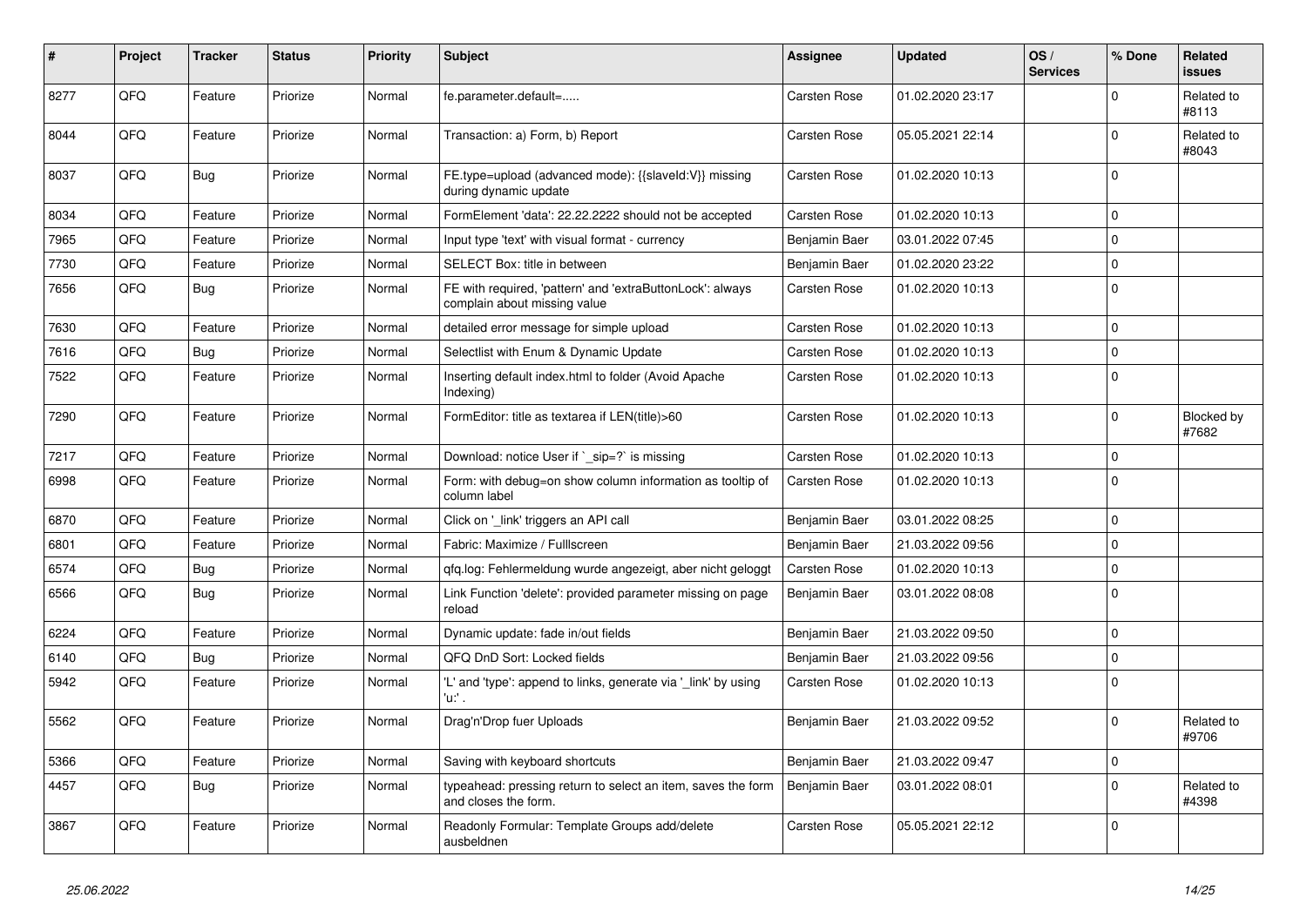| $\vert$ # | Project | <b>Tracker</b> | <b>Status</b> | <b>Priority</b> | <b>Subject</b>                                                                                      | Assignee       | <b>Updated</b>   | OS/<br><b>Services</b> | % Done         | Related<br><b>issues</b>                                                                                                                                              |
|-----------|---------|----------------|---------------|-----------------|-----------------------------------------------------------------------------------------------------|----------------|------------------|------------------------|----------------|-----------------------------------------------------------------------------------------------------------------------------------------------------------------------|
| 3782      | QFQ     | <b>Bug</b>     | Priorize      | Normal          | Bei fehlerhafter Eingabe (z.B. Datum) sollte das erwartete<br>Format angezeigt werden               | Carsten Rose   | 01.02.2020 10:13 |                        | $\pmb{0}$      |                                                                                                                                                                       |
| 2665      | QFQ     | <b>Bug</b>     | Priorize      | Normal          | Dynamic Update funktioniert nicht, wenn beim<br>entsprechenden FormElement eine size angegeben ist. | Benjamin Baer  | 03.01.2022 08:12 |                        | 30             |                                                                                                                                                                       |
| 12463     | QFQ     | Bug            | ToDo          | High            | QFQ Function: 'function' and 'sql' on same level - output of<br>sql is shown two times.             | Carsten Rose   | 15.12.2021 16:31 |                        | $\mathbf 0$    |                                                                                                                                                                       |
| 12395     | QFQ     | <b>Bug</b>     | ToDo          | High            | QFQ Function: Result two times shown                                                                | Carsten Rose   | 18.02.2022 08:59 |                        | $\mathbf 0$    |                                                                                                                                                                       |
| 7602      | QFQ     | Feature        | ToDo          | High            | Multi Select: with checkboxes                                                                       | Benjamin Baer  | 22.03.2022 09:07 |                        | $\pmb{0}$      |                                                                                                                                                                       |
| 14320     | QFQ     | Feature        | ToDo          | Normal          | Allow specific HTML Tags and Attributes: general, TinyMCE                                           | Enis Nuredini  | 17.06.2022 10:44 |                        | $\mathbf 0$    | Related to<br>#12664,<br>Related to<br>#12039,<br>Related to<br>#11702,<br>Related to<br>#7239,<br>Related to<br>#3708,<br>Related to<br>#3646,<br>Related to<br>#880 |
| 14303     | QFQ     | <b>Bug</b>     | ToDo          | Normal          | datetime broken with picker                                                                         | Enis Nuredini  | 17.06.2022 09:02 |                        | $\mathbf 0$    | Related to<br>#12630                                                                                                                                                  |
| 13899     | QFQ     | Bug            | ToDo          | Normal          | Selenium: zum laufen bringen                                                                        | Enis Nuredini  | 25.03.2022 10:24 |                        | $\mathbf 0$    |                                                                                                                                                                       |
| 12262     | QFQ     | Feature        | ToDo          | Normal          | Form buttons on top: more customable                                                                | Enis Nuredini  | 17.06.2022 10:44 |                        | $\mathbf 0$    | Related to<br>#13945, Has<br>duplicate<br>#4046, Has<br>duplicate<br>#10080                                                                                           |
| 12508     | QFQ     | <b>Bug</b>     | In Progress   | High            | qfq Form: sendMail                                                                                  | Karin Niffeler | 19.03.2022 17:48 |                        | $\pmb{0}$      |                                                                                                                                                                       |
| 9789      | QFQ     | <b>Bug</b>     | In Progress   | High            | Record Lock: release to early on 'leave page'                                                       | Carsten Rose   | 10.01.2022 09:25 |                        | 100            | Related to<br>#10081,<br>Related to<br>#9173,<br>Related to<br>#8702                                                                                                  |
| 9517      | QFQ     | Feature        | In Progress   | High            | Input multiple tags with typeahead                                                                  | Carsten Rose   | 03.05.2021 21:14 |                        | 40             | Related to<br>#10150                                                                                                                                                  |
| 14323     | QFQ     | <b>Bug</b>     | In Progress   | Normal          | Report: render=both single - no impact                                                              | Carsten Rose   | 19.06.2022 18:31 |                        | $\mathbf 0$    |                                                                                                                                                                       |
| 14175     | QFQ     | Bug            | In Progress   | Normal          | Opening a form with no QFQ Session cookie fails                                                     | Carsten Rose   | 03.06.2022 10:40 |                        | $\overline{0}$ |                                                                                                                                                                       |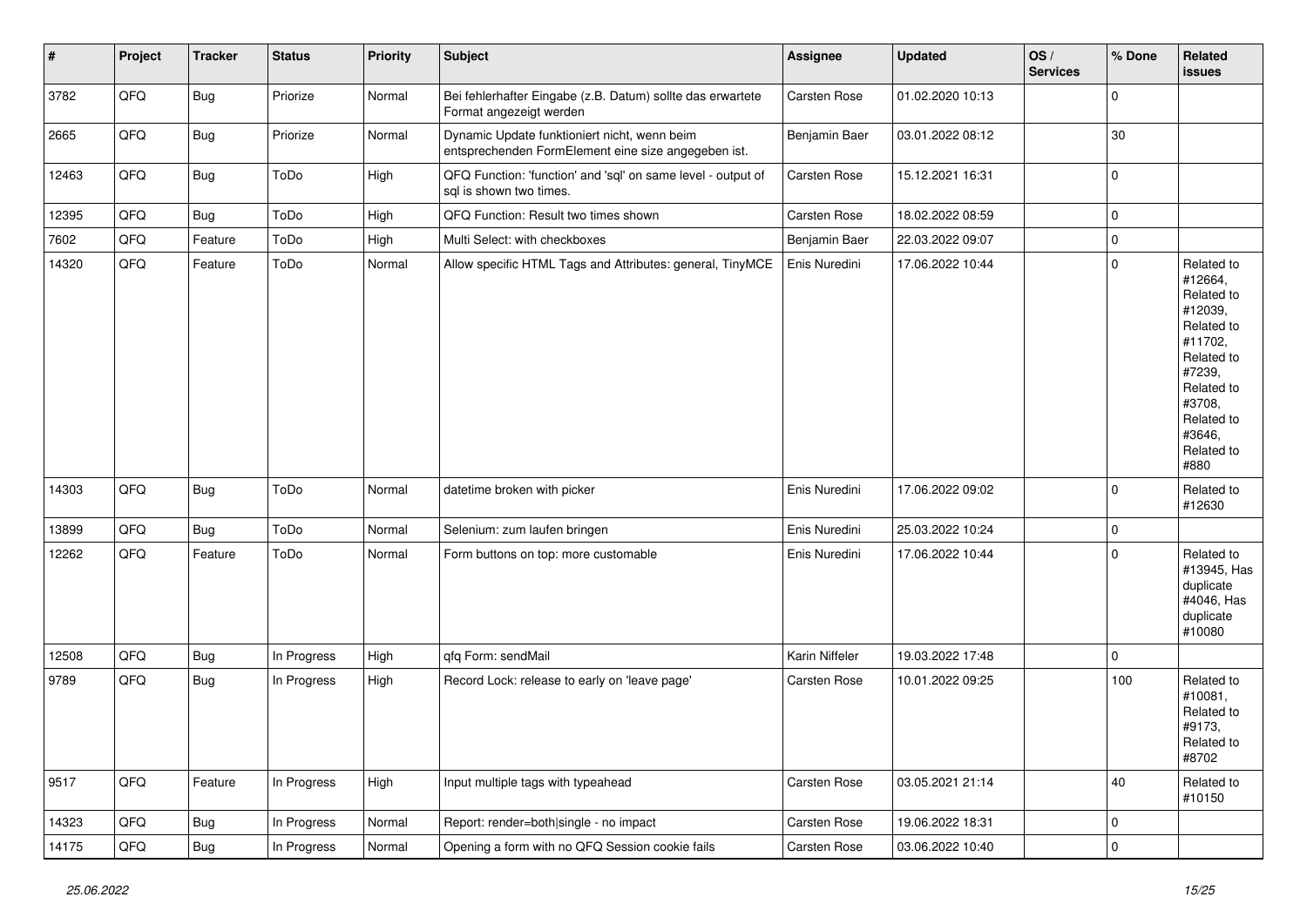| #     | Project | <b>Tracker</b> | <b>Status</b>              | <b>Priority</b> | <b>Subject</b>                                                         | <b>Assignee</b>     | <b>Updated</b>   | OS/<br><b>Services</b> | % Done       | Related<br><b>issues</b>                                                                                                       |
|-------|---------|----------------|----------------------------|-----------------|------------------------------------------------------------------------|---------------------|------------------|------------------------|--------------|--------------------------------------------------------------------------------------------------------------------------------|
| 13330 | QFQ     | Feature        | In Progress                | Normal          | Multi Form: Upload                                                     | Carsten Rose        | 07.11.2021 12:40 |                        | 50           | Related to<br>#9706                                                                                                            |
| 12630 | QFQ     | Feature        | In Progress                | Normal          | Input: date[time]: min / max values                                    | Enis Nuredini       | 20.06.2022 18:31 |                        | $\mathbf{0}$ | Related to<br>#10096,<br>Related to<br>#14302,<br>Related to<br>#14303                                                         |
| 12440 | QFQ     | Feature        | In Progress                | Normal          | Typo3 V10 upgrade (durchfuehren und testen)                            | Carsten Rose        | 21.03.2022 09:53 |                        | 50           | Related to<br>#12357,<br>Related to<br>#12067,<br>Related to<br>#10661                                                         |
| 12439 | QFQ     | Feature        | In Progress                | Normal          | TinyMCE Paste from Word & Character Count/Limit                        | <b>Carsten Rose</b> | 05.05.2021 22:15 |                        | 0            |                                                                                                                                |
| 11980 | QFQ     | Feature        | In Progress                | Normal          | protected verzeichnis MUSS geschützt werden                            | <b>Carsten Rose</b> | 07.09.2021 13:30 |                        | 0            |                                                                                                                                |
| 11517 | QFQ     | <b>Bug</b>     | In Progress                | Normal          | extraButtonInfo Broken for multiple FormElements                       | <b>Carsten Rose</b> | 12.05.2022 13:12 |                        | 0            | Related to<br>#7890,<br>Related to<br>#3811, Has<br>duplicate<br>#10905, Has<br>duplicate<br>#10553, Has<br>duplicate<br>#6779 |
| 11076 | QFQ     | Feature        | In Progress                | Normal          | SELECT  AS _websocket                                                  | Carsten Rose        | 30.08.2020 17:49 |                        | $\mathbf{0}$ |                                                                                                                                |
| 10793 | QFQ     | Feature        | In Progress                | Normal          | <b>Update NPM Packages</b>                                             | <b>Carsten Rose</b> | 07.09.2021 13:25 |                        | $30\,$       |                                                                                                                                |
| 10661 | QFQ     | <b>Bug</b>     | In Progress                | Normal          | Typo3 Warnungen                                                        | <b>Carsten Rose</b> | 07.09.2021 13:23 |                        | $\mathbf{0}$ | Related to<br>#12440                                                                                                           |
| 10443 | QFQ     | Feature        | In Progress                | Normal          | Konzept_api / _live                                                    | Carsten Rose        | 07.05.2020 09:39 |                        | 0            |                                                                                                                                |
| 9691  | QFQ     | <b>Bug</b>     | In Progress                | Normal          | Checkbox: dynamic update > readonly                                    | Carsten Rose        | 01.02.2020 23:22 |                        | 50           | Related to<br>#9834                                                                                                            |
| 6250  | QFQ     | Feature        | In Progress                | Normal          | Enhance layout: a) Subrecord, b) Subrecord-Title                       | <b>Carsten Rose</b> | 01.02.2020 23:22 |                        | $\mathbf 0$  | Related to<br>#5391                                                                                                            |
| 5695  | QFQ     | Feature        | In Progress                | Normal          | Multiform                                                              | <b>Carsten Rose</b> | 02.01.2021 18:38 |                        | 0            |                                                                                                                                |
| 4194  | QFQ     | Feature        | In Progress                | Normal          | Bootstrap 4 ist jetzt offiziel                                         |                     | 03.05.2021 20:47 |                        | $\Omega$     | Related to<br>#10114                                                                                                           |
| 13566 | QFG     | Feature        | Ready to sync<br>(develop) | Normal          | Delete config-example.qfq.php file                                     | Carsten Rose        | 23.12.2021 09:25 |                        | 0            |                                                                                                                                |
| 11630 | QFQ     | <b>Bug</b>     | Feedback                   | High            | Bitte check ob CALL() in 20.11.0 noch so funktioniert wie in<br>20.4.1 | Enis Nuredini       | 28.05.2022 13:45 |                        | $\mathbf 0$  | Related to<br>#11325                                                                                                           |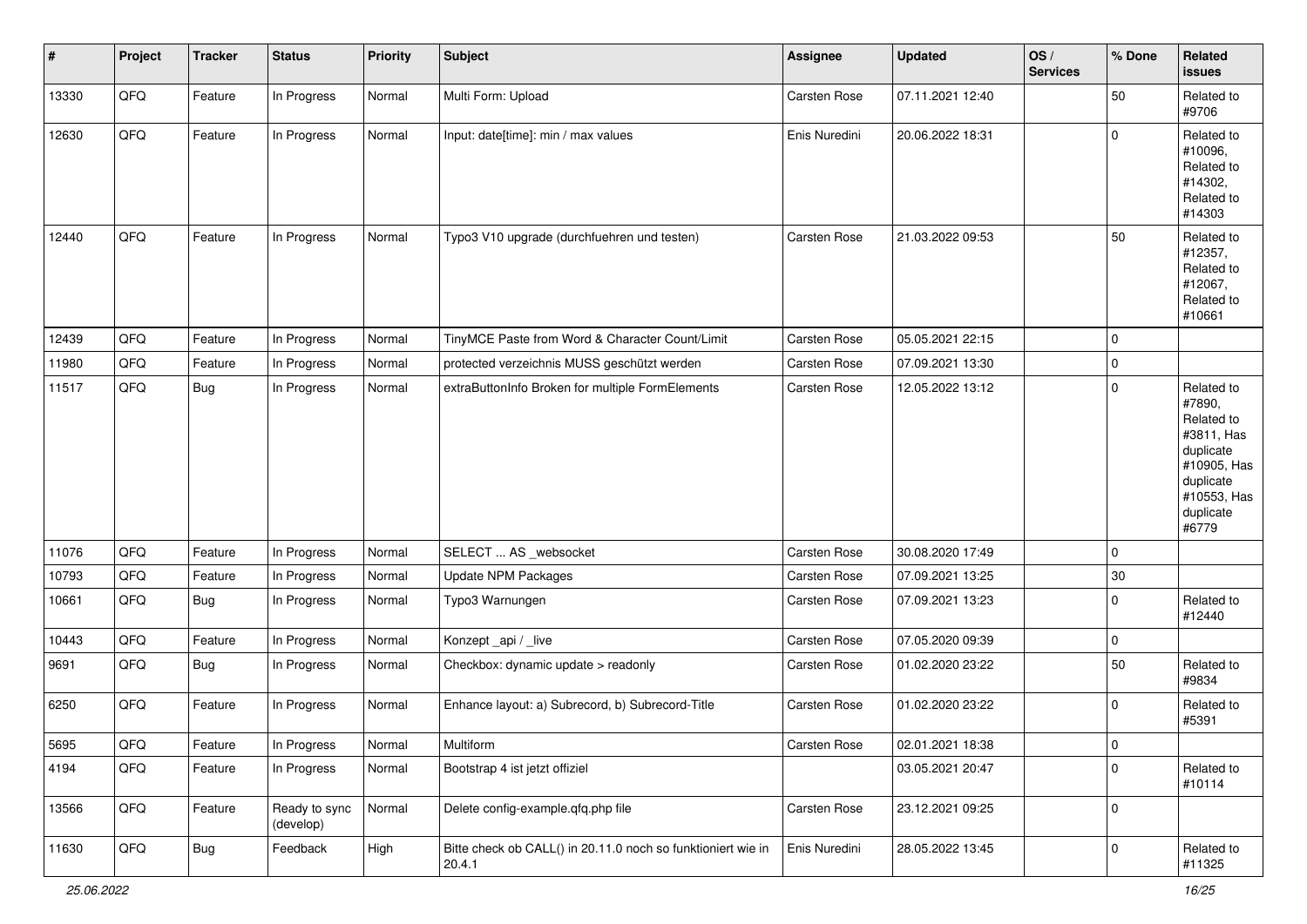| #     | Project | <b>Tracker</b> | <b>Status</b>     | <b>Priority</b> | <b>Subject</b>                                                                               | <b>Assignee</b>   | <b>Updated</b>   | OS/<br><b>Services</b> | % Done         | Related<br><b>issues</b>                    |
|-------|---------|----------------|-------------------|-----------------|----------------------------------------------------------------------------------------------|-------------------|------------------|------------------------|----------------|---------------------------------------------|
| 9548  | QFQ     | Feature        | Feedback          | High            | FormElement: Pattern mismatch - optional report only on<br>focus lost                        | Benjamin Baer     | 03.05.2021 21:14 |                        | $\Omega$       |                                             |
| 9052  | QFQ     | Feature        | Feedback          | High            | Report: CodeMirror with SQL Syntax Highlight in FE                                           | Enis Nuredini     | 08.06.2022 10:25 |                        | $\mathbf 0$    |                                             |
| 13767 | QFQ     | Bug            | Feedback          | Normal          | date/time-picker: required shows up/down button orange                                       | Enis Nuredini     | 16.05.2022 23:16 |                        | $\mathbf 0$    |                                             |
| 13572 | QFQ     | Feature        | Feedback          | Normal          | Form Load: misleading error message on trying to load non<br>existent primary record         | Enis Nuredini     | 16.05.2022 23:16 |                        | 100            |                                             |
| 12584 | QFQ     | Feature        | Feedback          | Normal          | T3 v10 migration script: replace alias-patterns (v11)                                        | Carsten Rose      | 28.05.2022 11:12 |                        | 100            |                                             |
| 12546 | QFQ     | Bug            | Feedback          | Normal          | Branch 'Development' - Unit Tests mit dirty workaround<br>angepasst                          | Carsten Rose      | 19.03.2022 17:48 |                        | $\mathbf 0$    |                                             |
| 11347 | QFQ     | Bug            | Feedback          | Normal          | If Bedingungen funktionieren nicht korrekt                                                   | Christoph Fuchs   | 21.03.2021 20:37 |                        | $\mathbf 0$    |                                             |
| 10782 | QFQ     | Feature        | Feedback          | Normal          | Tiny MCE: Image Upload                                                                       | Enis Nuredini     | 16.05.2022 23:16 |                        | $\mathbf 0$    | Related to<br>#12452                        |
| 10124 | QFQ     | Feature        | Feedback          | Normal          | qfq AAI-Login                                                                                | Karin Niffeler    | 07.05.2020 09:36 |                        | $\mathbf 0$    |                                             |
| 9898  | QFQ     | <b>Bug</b>     | Feedback          | Normal          | Formular trotz Timeout gespeichert                                                           | Benjamin Baer     | 01.02.2020 15:56 |                        | $\mathbf 0$    |                                             |
| 9535  | QFQ     | Bug            | Feedback          | Normal          | Report:  AS '_vertical' - column to wide - vertical >> rot45,<br>rot90                       | Benjamin Baer     | 01.02.2020 15:56 |                        | $\mathbf 0$    |                                             |
| 8316  | QFQ     | Bug            | Feedback          | Normal          | Documentation/Behaviour for Nested Queries and<br>Record-Store confusing                     | Nicola Chiapolini | 20.11.2019 09:14 |                        | $\mathbf 0$    |                                             |
| 5894  | QFQ     | Feature        | Feedback          | Normal          | Typeahead in Report: show/hide rows dynamically                                              | Carsten Rose      | 18.02.2022 08:50 |                        | $\mathbf 0$    | Related to<br>#5893.<br>Related to<br>#5885 |
| 880   | QFQ     | Feature        | Some day<br>maybe | Urgent          | Security: PHP, SQL Injection, XSS                                                            |                   | 03.05.2021 21:14 |                        | $\Omega$       | Related to<br>#14320                        |
| 4279  | QFQ     | <b>Bug</b>     | Some day<br>maybe | High            | config.linkVars lost                                                                         | Carsten Rose      | 03.05.2021 21:14 |                        | $\mathbf 0$    |                                             |
| 4258  | QFQ     | Feature        | Some day<br>maybe | High            | System Defaults: Forms                                                                       | Carsten Rose      | 03.05.2021 21:14 |                        | $\mathbf 0$    |                                             |
| 3990  | QFQ     | Feature        | Some day<br>maybe | High            | custom class definition: add space automatically                                             | Carsten Rose      | 03.05.2021 21:14 |                        | $\mathbf 0$    |                                             |
| 3967  | QFQ     | Feature        | Some day<br>maybe | High            | Report: Checkbox, Radio, Dropdown, Input welches ohne<br>Submit funktioniert - 'Inline-Form' | Carsten Rose      | 03.05.2021 21:14 |                        | $\mathbf 0$    |                                             |
| 3848  | QFQ     | Feature        | Some day<br>maybe | High            | Antivirus check fuer Upload files in qfq?                                                    | Carsten Rose      | 03.05.2021 21:14 |                        | $\overline{0}$ | Related to<br>#4131                         |
| 3570  | QFQ     | <b>Bug</b>     | Some day<br>maybe | High            | Formular mit prmitnew permitEdit=Always wird nicht<br>aufgerufen (ist leer)                  | Carsten Rose      | 03.05.2021 21:14 |                        | $\mathbf 0$    |                                             |
| 3109  | QFQ     | <b>Bug</b>     | Some day<br>maybe | High            | RealUrl: Links werden nicht korrekt gerendert                                                | Carsten Rose      | 03.05.2021 21:14 |                        | 0              |                                             |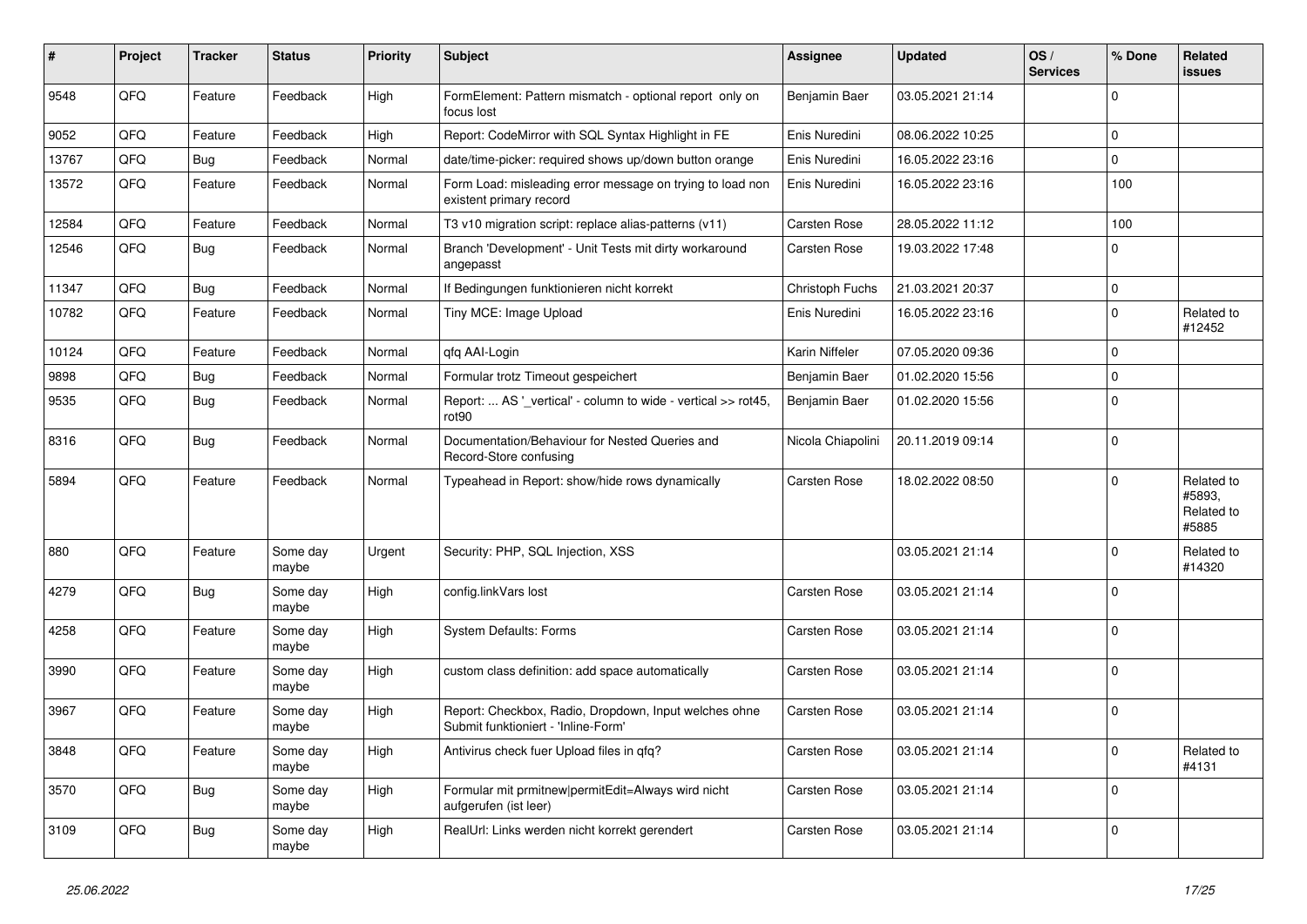| #     | Project | <b>Tracker</b> | <b>Status</b>     | <b>Priority</b> | <b>Subject</b>                                                                                         | <b>Assignee</b>     | <b>Updated</b>   | OS/<br><b>Services</b> | % Done      | Related<br>issues                                                     |
|-------|---------|----------------|-------------------|-----------------|--------------------------------------------------------------------------------------------------------|---------------------|------------------|------------------------|-------------|-----------------------------------------------------------------------|
| 3061  | QFQ     | Bug            | Some day<br>maybe | High            | winstitute: mysql connection durcheinander - nmhp17<br>(ag7)/QFQ arbeitet mit DB/Tabellen von biostat. | Carsten Rose        | 03.05.2021 21:14 |                        | 0           |                                                                       |
| 13608 | QFQ     | Feature        | Some day<br>maybe | Normal          | Automatic Browser Language Redirect                                                                    | Enis Nuredini       | 17.06.2022 08:35 |                        | $\mathbf 0$ |                                                                       |
| 12611 | QFQ     | Feature        | Some day<br>maybe | Normal          | Refactoring: Bootstrap with Lazy Loading                                                               | Carsten Rose        | 08.06.2022 10:37 |                        | $\mathbf 0$ | Related to<br>#12490,<br>Related to<br>#10013,<br>Related to<br>#7732 |
| 12337 | QFQ     | Feature        | Some day<br>maybe | Normal          | Database.php: better caching                                                                           | Carsten Rose        | 16.09.2021 15:10 |                        | $\mathbf 0$ |                                                                       |
| 12315 | QFQ     | Feature        | Some day<br>maybe | Normal          | Form History (Diffs) / Backups                                                                         | Carsten Rose        | 16.09.2021 15:10 |                        | $\pmb{0}$   |                                                                       |
| 11323 | QFQ     | Feature        | Some day<br>maybe | Normal          | Report Frontend Editor Modal + Codemirror                                                              | Carsten Rose        | 16.09.2021 15:10 |                        | $\pmb{0}$   | Related to<br>#11036                                                  |
| 11322 | QFQ     | Feature        | Some day<br>maybe | Normal          | Form Element JSON - (multiline parameter field)                                                        | Carsten Rose        | 16.09.2021 15:10 |                        | $\mathbf 0$ |                                                                       |
| 11217 | QFQ     | Feature        | Some day<br>maybe | Normal          | <b>Extend Script Functionality</b>                                                                     | Carsten Rose        | 16.09.2021 15:10 |                        | $\pmb{0}$   |                                                                       |
| 11036 | QFQ     | Feature        | Some day<br>maybe | Normal          | inline report editor permissions                                                                       | <b>Carsten Rose</b> | 16.09.2021 15:09 |                        | $\mathbf 0$ | Related to<br>#11323                                                  |
| 10745 | QFQ     | Feature        | Some day<br>maybe | Normal          | <b>Tablesorter Excel Export</b>                                                                        | Carsten Rose        | 16.09.2021 15:09 |                        | $\mathbf 0$ |                                                                       |
| 10738 | QFQ     | Feature        | Some day<br>maybe | Normal          | CORS headers for external API requests                                                                 |                     | 10.06.2020 14:00 |                        | $\mathbf 0$ |                                                                       |
| 10716 | QFQ     | Feature        | Some day<br>maybe | Normal          | Business Logic mit Externen Skripten                                                                   | Carsten Rose        | 16.09.2021 15:10 |                        | $\mathbf 0$ | Related to<br>#10713,<br>Related to<br>#8217                          |
| 10116 | QFQ     | Feature        | Some day<br>maybe | Normal          | TypeAhead: Tag - show inside 'input' element                                                           | Carsten Rose        | 16.09.2021 15:09 |                        | $\mathbf 0$ |                                                                       |
| 10095 | QFQ     | Feature        | Some day<br>maybe | Normal          | Generic Gitlab Integration into QFQ                                                                    | Carsten Rose        | 16.09.2021 15:10 |                        | $\pmb{0}$   |                                                                       |
| 10013 | QFQ     | Feature        | Some day<br>maybe | Normal          | FE.typ=editor: CodeMirror                                                                              | Carsten Rose        | 08.06.2022 10:37 |                        | 0           | Related to<br>#12611,<br>Related to<br>#12490,<br>Related to<br>#7732 |
| 9704  | QFG     | Feature        | Some day<br>maybe | Normal          | Thumbnails Generieren beim Splitten von PDF Files                                                      | Carsten Rose        | 11.12.2019 16:01 |                        | $\pmb{0}$   |                                                                       |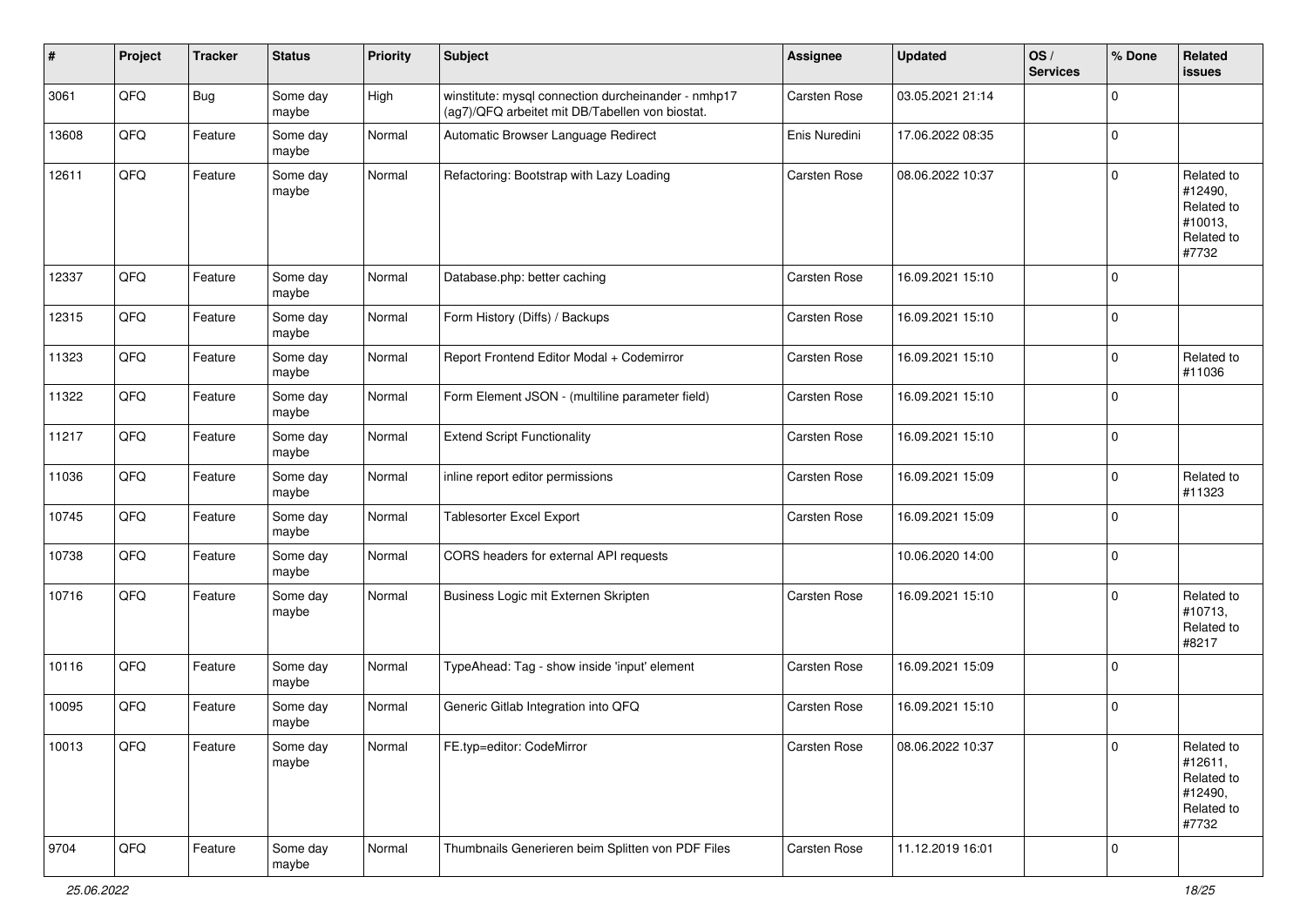| #    | Project | <b>Tracker</b> | <b>Status</b>     | <b>Priority</b> | <b>Subject</b>                                                           | <b>Assignee</b> | <b>Updated</b>   | OS/<br><b>Services</b> | % Done      | Related<br><b>issues</b>                                               |
|------|---------|----------------|-------------------|-----------------|--------------------------------------------------------------------------|-----------------|------------------|------------------------|-------------|------------------------------------------------------------------------|
| 9669 | QFQ     | <b>Bug</b>     | Some day<br>maybe | Normal          | Checkbox / Template Group: radio/checkbox visible broken<br>after 'add'  | Carsten Rose    | 16.06.2021 13:47 |                        | $\Omega$    | Related to<br>#8091                                                    |
| 9579 | QFQ     | Feature        | Some day<br>maybe | Normal          | Multiform with Process Row                                               | Carsten Rose    | 11.12.2019 16:01 |                        | $\Omega$    |                                                                        |
| 9281 | QFQ     | Bug            | Some day<br>maybe | Normal          | Allow STRICT_TRANS_TABLES                                                | Carsten Rose    | 02.01.2021 18:43 |                        | $\Omega$    |                                                                        |
| 9130 | QFQ     | Feature        | Some day<br>maybe | Normal          | tablesorter: Automatic Row numbering / Zeilenummer                       | Benjamin Baer   | 01.02.2020 23:22 |                        | $\Omega$    |                                                                        |
| 9126 | QFQ     | Bug            | Some day<br>maybe | Normal          | hidden Form elements are present in page source                          |                 | 02.01.2021 18:41 |                        | $\Omega$    |                                                                        |
| 9024 | QFQ     | <b>Bug</b>     | Some day<br>maybe | Normal          | QFQ Einarbeitung                                                         |                 | 01.02.2020 15:56 |                        | $\Omega$    |                                                                        |
| 9020 | QFQ     | Bug            | Some day<br>maybe | Normal          | radio mit buttonClass und dynamicUpdate lassen sich nicht<br>kombinieren |                 | 11.12.2019 16:01 |                        | $\Omega$    |                                                                        |
| 8894 | QFQ     | Feature        | Some day<br>maybe | Normal          | Documentation Tags Usable in QFQ Application                             | Carsten Rose    | 11.12.2019 16:01 |                        | $\mathbf 0$ |                                                                        |
| 8892 | QFQ     | Feature        | Some day<br>maybe | Normal          | Display and Edit SQL Comments in Form Editor                             | Carsten Rose    | 11.12.2019 16:01 |                        | $\mathbf 0$ |                                                                        |
| 8586 | QFQ     | Feature        | Some day<br>maybe | Normal          | QFQ: Enhance Error message for 'record not found'                        | Carsten Rose    | 16.09.2021 15:10 |                        | $\Omega$    |                                                                        |
| 8522 | QFQ     | Feature        | Some day<br>maybe | Normal          | build QFQ - npm warnings                                                 | Benjamin Baer   | 01.02.2020 23:19 |                        | 50          |                                                                        |
| 8520 | QFQ     | Feature        | Some day<br>maybe | Normal          | Bring QFQ to Composer                                                    | Carsten Rose    | 16.09.2021 15:10 |                        | $\Omega$    |                                                                        |
| 8106 | QFQ     | <b>Bug</b>     | Some day<br>maybe | Normal          | Dynamic Update: Feld kann nicht auf empty zurückgesetzt<br>werden        | Carsten Rose    | 11.12.2019 16:01 |                        | $\Omega$    |                                                                        |
| 8101 | QFQ     | Feature        | Some day<br>maybe | Normal          | Password hash: support further hashing methods                           | Carsten Rose    | 16.09.2021 15:10 |                        | $\Omega$    |                                                                        |
| 8056 | QFQ     | Feature        | Some day<br>maybe | Normal          | Termin Organisation (Reservation)                                        |                 | 01.02.2020 23:19 |                        | $\Omega$    | Related to<br>#8658                                                    |
| 7921 | QFQ     | Feature        | Some day<br>maybe | Normal          | Rest API Export: URL kuerzer machen                                      |                 | 01.02.2020 23:19 |                        | 0           |                                                                        |
| 7732 | QFQ     | Feature        | Some day<br>maybe | Normal          | Javascript: Lazy Loading der add on libs                                 | Benjamin Baer   | 08.06.2022 10:38 |                        | $\mathbf 0$ | Related to<br>#12611,<br>Related to<br>#12490,<br>Related to<br>#10013 |
| 7453 | QFQ     | Feature        | Some day<br>maybe | Normal          | import / export forms QFQ                                                | Carsten Rose    | 16.09.2021 15:10 |                        | $\Omega$    |                                                                        |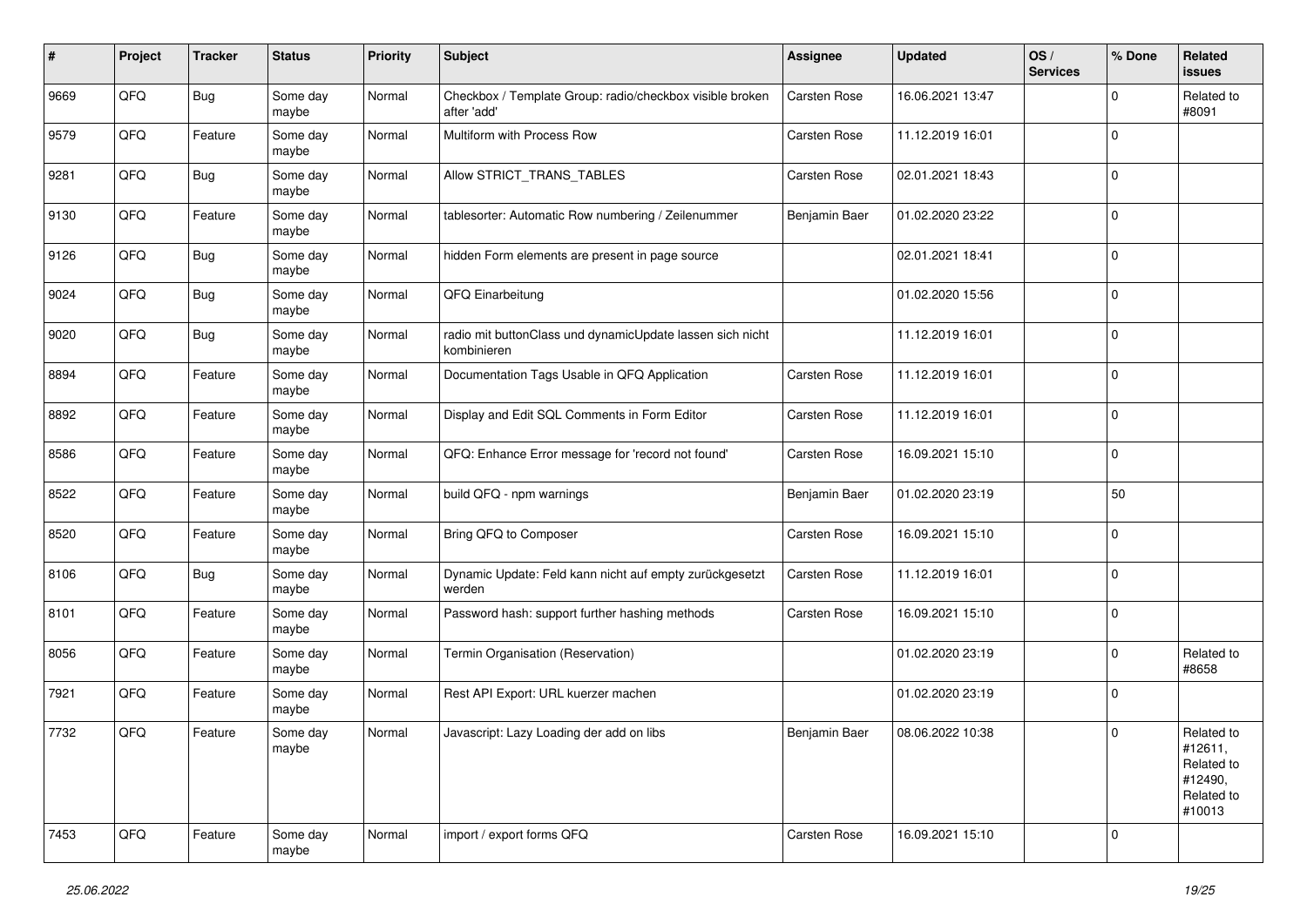| #    | Project | <b>Tracker</b> | <b>Status</b>     | <b>Priority</b> | <b>Subject</b>                                                                                 | <b>Assignee</b> | <b>Updated</b>   | OS/<br><b>Services</b> | % Done      | Related<br><b>issues</b> |
|------|---------|----------------|-------------------|-----------------|------------------------------------------------------------------------------------------------|-----------------|------------------|------------------------|-------------|--------------------------|
| 7452 | QFQ     | Feature        | Some day<br>maybe | Normal          | automate deployment new QFQ version                                                            | Carsten Rose    | 16.09.2021 15:10 |                        | $\Omega$    |                          |
| 7402 | QFQ     | <b>Bug</b>     | Some day<br>maybe | Normal          | thumbnail cache: outdated picture when permission denied<br>and permission resolved.           |                 | 01.02.2020 23:20 |                        | $\mathbf 0$ |                          |
| 7336 | QFQ     | Feature        | Some day<br>maybe | Normal          | PDF Upload: disallow PDFs with specific Meta information                                       | Carsten Rose    | 11.12.2019 16:01 |                        | $\pmb{0}$   |                          |
| 7281 | QFQ     | <b>Bug</b>     | Some day<br>maybe | Normal          | Subrecords: on large screen separator line too short                                           |                 | 01.02.2020 23:19 |                        | $\Omega$    |                          |
| 7278 | QFQ     | Feature        | Some day<br>maybe | Normal          | Form: Wert vordefinieren der immer gesetzt wird                                                |                 | 02.05.2021 09:27 |                        | $\mathbf 0$ |                          |
| 7229 | QFQ     | Feature        | Some day<br>maybe | Normal          | New FormElement.type: Button                                                                   |                 | 01.02.2021 12:32 |                        | $\pmb{0}$   |                          |
| 7108 | QFQ     | Feature        | Some day<br>maybe | Normal          | <b>QFQ Wrap Elements</b>                                                                       |                 | 11.12.2019 16:01 |                        | $\mathbf 0$ |                          |
| 7107 | QFQ     | Feature        | Some day<br>maybe | Normal          | Showcase Registration Tool: Anmeldung / Administration :<br>Liste Anmeldungen / Emaileinaldung | Carsten Rose    | 11.12.2019 16:01 |                        | $\mathbf 0$ |                          |
| 7106 | QFQ     | Feature        | Some day<br>maybe | Normal          | Beispiel Nummerierung von Rows in Report                                                       |                 | 11.12.2019 16:01 |                        | $\pmb{0}$   |                          |
| 7105 | QFQ     | Feature        | Some day<br>maybe | Normal          | Beispiel wie man in einer zweiten Tabelle speichert.                                           |                 | 11.12.2019 16:01 |                        | $\mathbf 0$ |                          |
| 7104 | QFQ     | Feature        | Some day<br>maybe | Normal          | Manual: hint about escaping if '\r' appears in mail body                                       |                 | 11.12.2019 16:01 |                        | $\mathbf 0$ |                          |
| 7101 | QFQ     | <b>Bug</b>     | Some day<br>maybe | Normal          | 'form' in SIP and 'report' - breaks                                                            |                 | 01.02.2020 23:20 |                        | $\mathbf 0$ |                          |
| 7100 | QFQ     | Feature        | Some day<br>maybe | Normal          | Download: log access, max downloads, time limit                                                |                 | 01.02.2020 23:19 |                        | $\mathbf 0$ |                          |
| 6992 | QFQ     | Feature        | Some day<br>maybe | Normal          | DB exception: Syntax Highlight                                                                 |                 | 11.12.2019 16:01 |                        | $\mathbf 0$ | Related to<br>#5450      |
| 6972 | QFQ     | Feature        | Some day<br>maybe | Normal          | Fabric Clipboard / cross browser tab                                                           | Benjamin Baer   | 01.02.2020 23:21 |                        | $\Omega$    |                          |
| 6970 | QFQ     | Feature        | Some day<br>maybe | Normal          | tablesorter: default fuer 'sortReset' aendern von 'Ctrl' zu 'Alt'                              | Benjamin Baer   | 01.02.2020 23:21 |                        | $\mathbf 0$ |                          |
| 6715 | QFQ     | Feature        | Some day<br>maybe | Normal          | Code-Refactoring: dbArray vereinheitlichen                                                     | Carsten Rose    | 11.12.2019 16:02 |                        | $\mathbf 0$ |                          |
| 6704 | QFQ     | Feature        | Some day<br>maybe | Normal          | Upload Mode: Bilder in Notizen rechts sollen aktuellen<br>Upload repräsentieren.               |                 | 01.02.2020 23:19 |                        | $\pmb{0}$   | Related to<br>#3264      |
| 6515 | QFQ     | Feature        | Some day<br>maybe | Normal          | Formular: Felder dynamisch ein/ausblenden                                                      |                 | 11.12.2019 16:02 |                        | $\Omega$    |                          |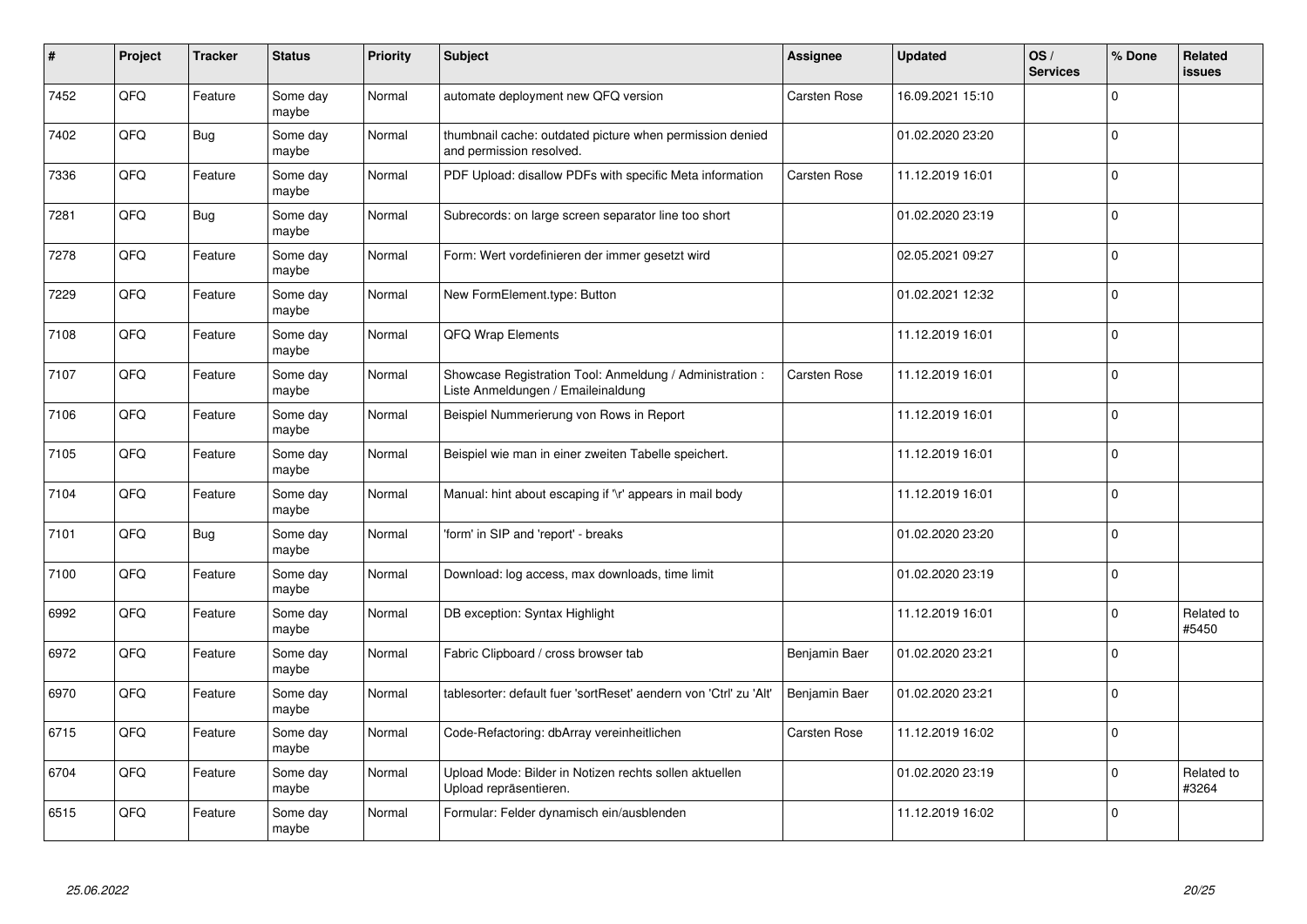| #    | Project | <b>Tracker</b> | <b>Status</b>     | <b>Priority</b> | <b>Subject</b>                                                                    | <b>Assignee</b> | <b>Updated</b>   | OS/<br><b>Services</b> | % Done      | Related<br>issues                           |
|------|---------|----------------|-------------------|-----------------|-----------------------------------------------------------------------------------|-----------------|------------------|------------------------|-------------|---------------------------------------------|
| 6299 | QFQ     | Feature        | Some day<br>maybe | Normal          | Attack detection: log table with invalid SIP access                               |                 | 11.12.2019 16:02 |                        | $\Omega$    | Related to<br>#3947                         |
| 6288 | QFQ     | Feature        | Some day<br>maybe | Normal          | Best Practice: Erklaeren wie man ein Formular ganz in<br>'weiss' erstellen kann   |                 | 11.12.2019 16:02 |                        | $\Omega$    |                                             |
| 6084 | QFQ     | Feature        | Some day<br>maybe | Normal          | New escape type: 'D' - convert date                                               |                 | 01.02.2020 23:19 |                        | $\Omega$    |                                             |
| 6083 | QFQ     | Feature        | Some day<br>maybe | Normal          | Dynamic Update: Value Check via SQL                                               |                 | 11.12.2019 16:02 |                        | $\Omega$    |                                             |
| 5991 | QFQ     | <b>Bug</b>     | Some day<br>maybe | Normal          | URLs with ' ' or long parameter are problematic                                   | Carsten Rose    | 01.02.2020 23:19 |                        | $\Omega$    |                                             |
| 5983 | QFQ     | Feature        | Some day<br>maybe | Normal          | Form Submit (save & update): normalize date/-time FE                              | Carsten Rose    | 01.02.2020 23:19 |                        | $\Omega$    |                                             |
| 5923 | QFQ     | Feature        | Some day<br>maybe | Normal          | fillStoreSystemBySqlLate                                                          |                 | 01.02.2020 23:19 |                        | $\Omega$    |                                             |
| 5895 | QFQ     | Feature        | Some day<br>maybe | Normal          | Tutorial: List of all QFQ Features                                                |                 | 01.02.2020 23:19 |                        | $\Omega$    |                                             |
| 5893 | QFQ     | Feature        | Some day<br>maybe | Normal          | Edit on double-click                                                              |                 | 01.02.2020 23:19 |                        | $\Omega$    | Related to<br>#5894                         |
| 5892 | QFQ     | Feature        | Some day<br>maybe | Normal          | QFQ should use T3 API to manipulate FE GROUP<br>membership                        |                 | 01.02.2020 23:20 |                        | $\Omega$    |                                             |
| 5877 | QFQ     | <b>Bug</b>     | Some day<br>maybe | Normal          | FE.type=note:bsColumn strange behaviour                                           |                 | 01.02.2020 23:19 |                        | $\mathbf 0$ |                                             |
| 5852 | QFQ     | Feature        | Some day<br>maybe | Normal          | Logging: mail.log / sql.log - im FE anzeigen und via AJAX<br>aktualisieren        | Carsten Rose    | 01.02.2020 23:19 |                        | $\Omega$    | Related to<br>#5885                         |
| 5851 | QFQ     | Feature        | Some day<br>maybe | Normal          | Queue System implementieren: MQTT, RabbitMQ                                       |                 | 01.02.2020 23:20 |                        | $\Omega$    | Related to<br>#5715                         |
| 5850 | QFQ     | Feature        | Some day<br>maybe | Normal          | Deployment: In QFQ Doc best practice fuer zeitgemaesses<br>Deployment beschreiben |                 | 01.02.2020 23:20 |                        | $\Omega$    |                                             |
| 5805 | QFQ     | Feature        | Some day<br>maybe | Normal          | TypeAHead SQL value instead of key stored                                         |                 | 01.02.2020 23:19 |                        | $\Omega$    | Related to<br>#5444                         |
| 5783 | QFQ     | Feature        | Some day<br>maybe | Normal          | <b>BPMN View/Edit</b>                                                             |                 | 11.12.2019 16:02 |                        | $\Omega$    |                                             |
| 5768 | QFQ     | Bug            | Some day<br>maybe | Normal          | '{{pageLanguage:T}}' missing if QFQ is called via api                             | Carsten Rose    | 01.02.2020 23:19 |                        | $\Omega$    |                                             |
| 5706 | QFG     | Bug            | Some day<br>maybe | Normal          | upload: fileDestination needs to be sanatized                                     | Carsten Rose    | 01.02.2020 23:19 |                        | 0           |                                             |
| 5665 | QFG     | Feature        | Some day<br>maybe | Normal          | Versuch das '{{!' nicht mehr noetig ist.                                          | Carsten Rose    | 01.02.2020 23:20 |                        | $\mathbf 0$ | Related to<br>#7432,<br>Related to<br>#7434 |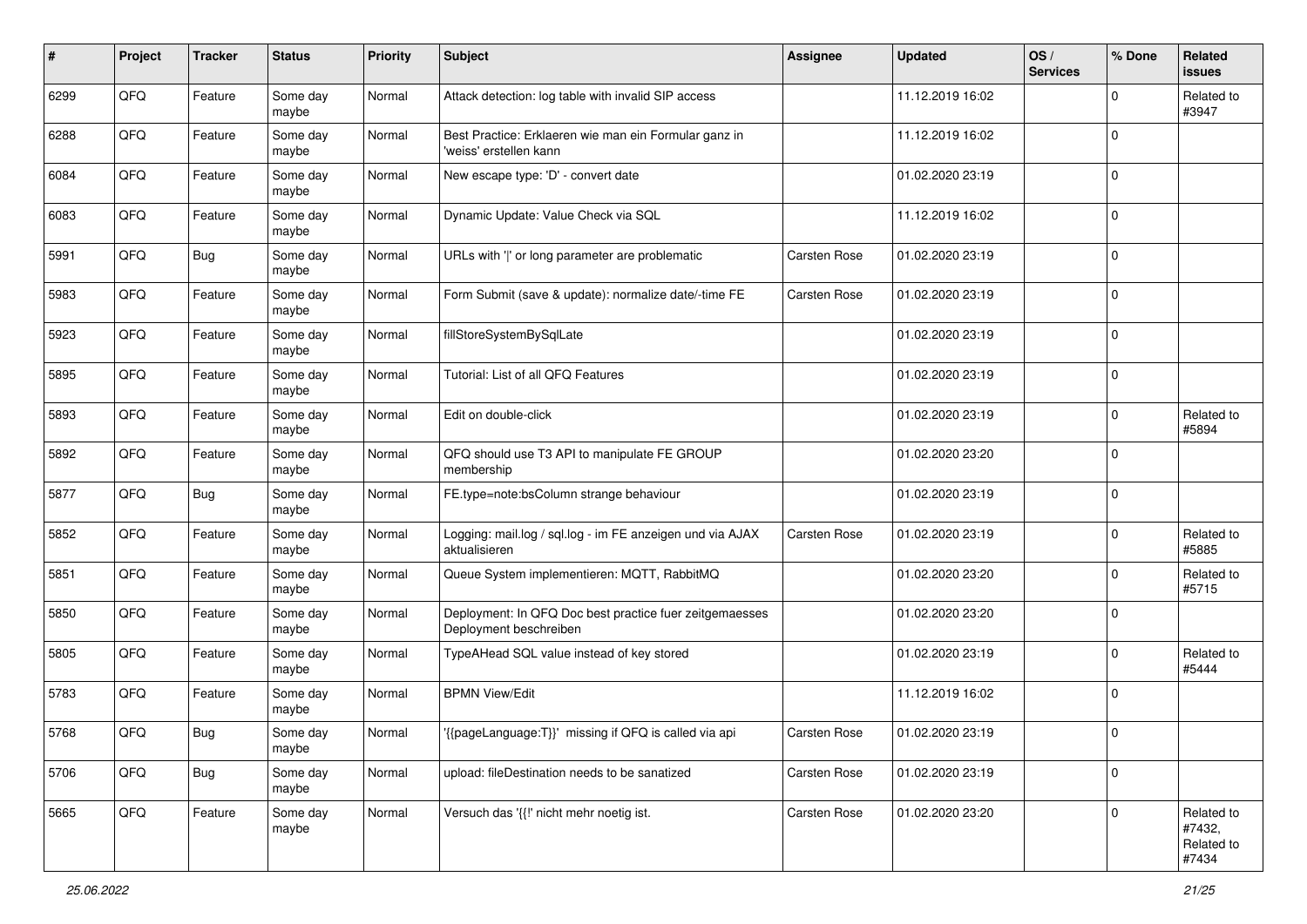| #    | Project | <b>Tracker</b> | <b>Status</b>     | <b>Priority</b> | <b>Subject</b>                                                                                                       | <b>Assignee</b> | <b>Updated</b>   | OS/<br><b>Services</b> | % Done   | Related<br>issues    |
|------|---------|----------------|-------------------|-----------------|----------------------------------------------------------------------------------------------------------------------|-----------------|------------------|------------------------|----------|----------------------|
| 5579 | QFQ     | Feature        | Some day<br>maybe | Normal          | Enhance Doc / Presentation: variable type 'link column type'                                                         | Carsten Rose    | 01.02.2020 23:19 |                        | $\Omega$ |                      |
| 5557 | QFQ     | Bug            | Some day<br>maybe | Normal          | Form load: STORE RECORD filled, but should be empty                                                                  | Carsten Rose    | 01.02.2020 23:19 |                        | $\Omega$ |                      |
| 5548 | QFQ     | Feature        | Some day<br>maybe | Normal          | 801 Textfiles/Scriptfiles als Thumbnail                                                                              | Carsten Rose    | 07.03.2022 16:26 |                        | $\Omega$ |                      |
| 5480 | QFQ     | Feature        | Some day<br>maybe | Normal          | QFQ: Dokumentation mit Screenshots versehen                                                                          | Carsten Rose    | 01.02.2020 23:20 |                        | $\Omega$ | Related to<br>#9879  |
| 5455 | QFQ     | Feature        | Some day<br>maybe | Normal          | Mail Redirects grld abhaengig                                                                                        |                 | 01.02.2020 23:20 |                        | $\Omega$ |                      |
| 5452 | QFQ     | Feature        | Some day<br>maybe | Normal          | Thumbnails from PDF: bad quality                                                                                     |                 | 01.02.2020 23:20 |                        | $\Omega$ |                      |
| 5428 | QFQ     | Feature        | Some dav<br>maybe | Normal          | secure thumbnail: late render on access.                                                                             | Carsten Rose    | 01.02.2020 23:20 |                        | $\Omega$ |                      |
| 5389 | QFQ     | Feature        | Some day<br>maybe | Normal          | QFQ Design: Multline label / note                                                                                    | Benjamin Baer   | 01.02.2020 23:19 |                        | $\Omega$ |                      |
| 5342 | QFQ     | Feature        | Some day<br>maybe | Normal          | link - with HTML Attributes                                                                                          |                 | 01.02.2020 23:20 |                        | $\Omega$ | Related to<br>#14077 |
| 5160 | QFQ     | Feature        | Some day<br>maybe | Normal          | QFQ collaborative / together.js, ShareJS, y-js, collaborative,                                                       |                 | 11.12.2019 16:02 |                        | $\Omega$ |                      |
| 5132 | QFQ     | Feature        | Some day<br>maybe | Normal          | Error Message sendmail missing attachment: more details                                                              | Carsten Rose    | 01.02.2020 23:19 |                        | $\Omega$ |                      |
| 5129 | QFQ     | Feature        | Some day<br>maybe | Normal          | Reports: SQL fuer x Achse und y Achse                                                                                |                 | 11.12.2019 16:02 |                        | $\Omega$ |                      |
| 5024 | QFQ     | Feature        | Some day<br>maybe | Normal          | Fabric: Generate PDF with edits                                                                                      | Benjamin Baer   | 01.02.2020 23:20 |                        | $\Omega$ | Related to<br>#10704 |
| 5021 | QFQ     | <b>Bug</b>     | Some day<br>maybe | Normal          | FE.typ=extra - during save displays error 'datum2' already<br>filled in STORE_SIP - the value is stored nevertheless | Carsten Rose    | 01.02.2020 23:19 |                        | $\Omega$ | Related to<br>#3875  |
| 4974 | QFQ     | Feature        | Some day<br>maybe | Normal          | Long polling - inform all listening clients of changes                                                               |                 | 11.12.2019 16:02 |                        | $\Omega$ |                      |
| 4956 | QFQ     | Feature        | Some day<br>maybe | Normal          | Sendmail: Benutzerdefinierte Headers                                                                                 | Carsten Rose    | 11.12.2019 16:02 |                        | $\Omega$ |                      |
| 4872 | QFQ     | Feature        | Some day<br>maybe | Normal          | Fields of Typo3 page available in STORE_TYPO3                                                                        | Carsten Rose    | 01.02.2020 23:19 |                        | $\Omega$ |                      |
| 4869 | QFQ     | Feature        | Some day<br>maybe | Normal          | Dynamic Update (show, hide, readonly?, required?) for<br><b>Template Group Elements</b>                              | Carsten Rose    | 01.02.2020 23:19 |                        | $\Omega$ | Related to<br>#4865  |
| 4839 | QFQ     | Feature        | Some day<br>maybe | Normal          | qfq-handle in <head> Abschnitt</head>                                                                                | Carsten Rose    | 11.12.2019 16:02 |                        | $\Omega$ |                      |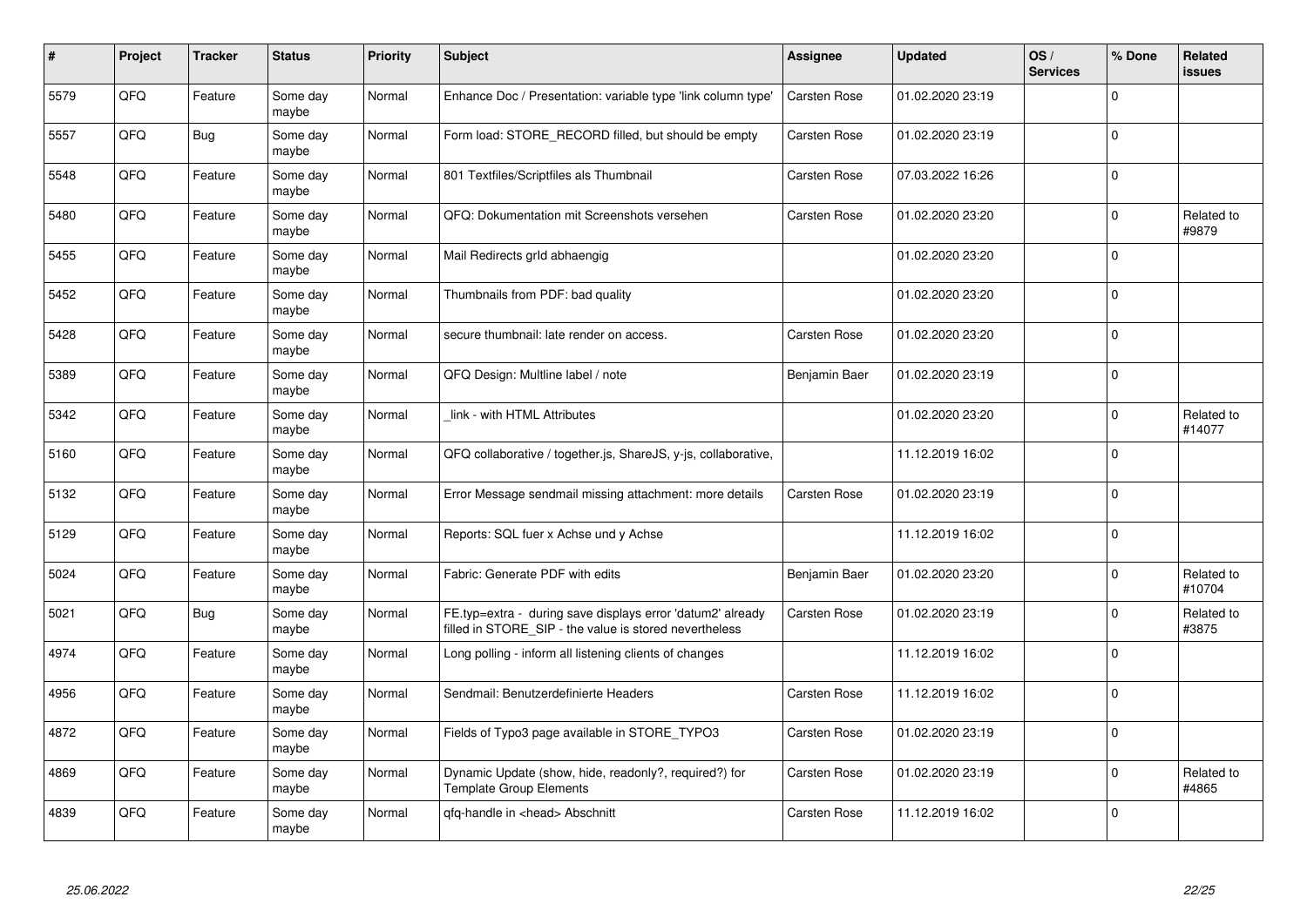| #    | Project | <b>Tracker</b> | <b>Status</b>     | <b>Priority</b> | <b>Subject</b>                                                                                                                                                | <b>Assignee</b> | <b>Updated</b>   | OS/<br><b>Services</b> | % Done      | Related<br><b>issues</b>                       |
|------|---------|----------------|-------------------|-----------------|---------------------------------------------------------------------------------------------------------------------------------------------------------------|-----------------|------------------|------------------------|-------------|------------------------------------------------|
| 4816 | QFQ     | Feature        | Some day<br>maybe | Normal          | Templates for QFQ Reports (Tables, Radios, )                                                                                                                  |                 | 01.02.2020 23:20 |                        | $\Omega$    |                                                |
| 4771 | QFQ     | Bug            | Some day<br>maybe | Normal          | qfq: select-down-values empty after save (edit-form for<br>program administrators)                                                                            | Carsten Rose    | 01.02.2020 23:20 |                        | $\Omega$    | Related to<br>#4549, Has<br>duplicate<br>#4282 |
| 4757 | QFQ     | Feature        | Some day<br>maybe | Normal          | Test subrecord: download links ok? Links ok?                                                                                                                  | Carsten Rose    | 01.02.2020 23:20 |                        | $\Omega$    |                                                |
| 4719 | QFQ     | Feature        | Some day<br>maybe | Normal          | Custom Message in Client in case of 'Browser tab close,<br>modification will be lost'                                                                         |                 | 01.02.2020 23:20 |                        | $\Omega$    |                                                |
| 4659 | QFQ     | Bug            | Some day<br>maybe | Normal          | infoButtonExtra                                                                                                                                               | Carsten Rose    | 01.02.2020 23:20 |                        | $\Omega$    |                                                |
| 4652 | QFQ     | Feature        | Some day<br>maybe | Normal          | UZH CD: Weiterleitung auf benutzerdefinierte 403/404 Seite                                                                                                    | Carsten Rose    | 01.02.2020 23:20 |                        | $\Omega$    |                                                |
| 4651 | QFQ     | Bug            | Some day<br>maybe | Normal          | "Loading document" Modal wird angezeigt bei uzhcd type=2<br>Ansicht                                                                                           | Carsten Rose    | 01.02.2020 23:20 |                        | $\Omega$    |                                                |
| 4650 | QFQ     | Feature        | Some day<br>maybe | Normal          | Convert html to doc/rtf                                                                                                                                       | Carsten Rose    | 01.02.2020 23:20 |                        | $\Omega$    | Related to<br>#10704                           |
| 4640 | QFQ     | Feature        | Some day<br>maybe | Normal          | Rename System Forms                                                                                                                                           |                 | 01.02.2020 23:20 |                        | $\Omega$    |                                                |
| 4627 | QFQ     | Feature        | Some day<br>maybe | Normal          | dbupdate: all tables - check 'create', 'modified' if it is possible<br>to change to default 'CURRENT_TIMESTAMP' and modified<br>'ON UPDATE CURRENT_TIMESTAMP' |                 | 01.02.2020 23:20 |                        | $\Omega$    |                                                |
| 4626 | QFQ     | Feature        | Some day<br>maybe | Normal          | Mobile View: 'classBody=qfq-form-right' makes no sense                                                                                                        |                 | 01.02.2020 23:20 |                        | $\Omega$    |                                                |
| 4606 | QFQ     | Feature        | Some day<br>maybe | Normal          | link: qualifier to render bootstrap button                                                                                                                    | Carsten Rose    | 01.02.2020 23:19 |                        | $\mathbf 0$ |                                                |
| 4583 | QFQ     | Bug            | Some day<br>maybe | Normal          | Dynamic Update bei TypeAhead Feldern                                                                                                                          | Carsten Rose    | 01.02.2020 23:19 |                        | $\mathbf 0$ |                                                |
| 4551 | QFQ     | Feature        | Some day<br>maybe | Normal          | Set 'pills' via dynamicUpdate to show/hide/disabled                                                                                                           |                 | 01.02.2020 23:20 |                        | $\Omega$    | Related to<br>#3752                            |
| 4549 | QFQ     | Bug            | Some day<br>maybe | Normal          | TemplateGroups: FE.type SELECT loose selected value<br>after save                                                                                             | Carsten Rose    | 01.02.2020 23:20 |                        | $\Omega$    | Related to<br>#4548.<br>Related to<br>#4771    |
| 4546 | QFQ     | <b>Bug</b>     | Some day<br>maybe | Normal          | NH: SIP storage is destroyed                                                                                                                                  |                 | 01.02.2020 23:20 |                        | $\mathbf 0$ |                                                |
| 4536 | QFQ     | Feature        | Some day<br>maybe | Normal          | FE upload: problem with delete if mutliple uploads an<br>FE.name="                                                                                            |                 | 01.02.2020 23:20 |                        | $\mathbf 0$ |                                                |
| 4528 | QFQ     | <b>Bug</b>     | Some day<br>maybe | Normal          | extraButtonLock mit SQLAhead Bug                                                                                                                              | Carsten Rose    | 01.02.2020 23:19 |                        | $\mathbf 0$ |                                                |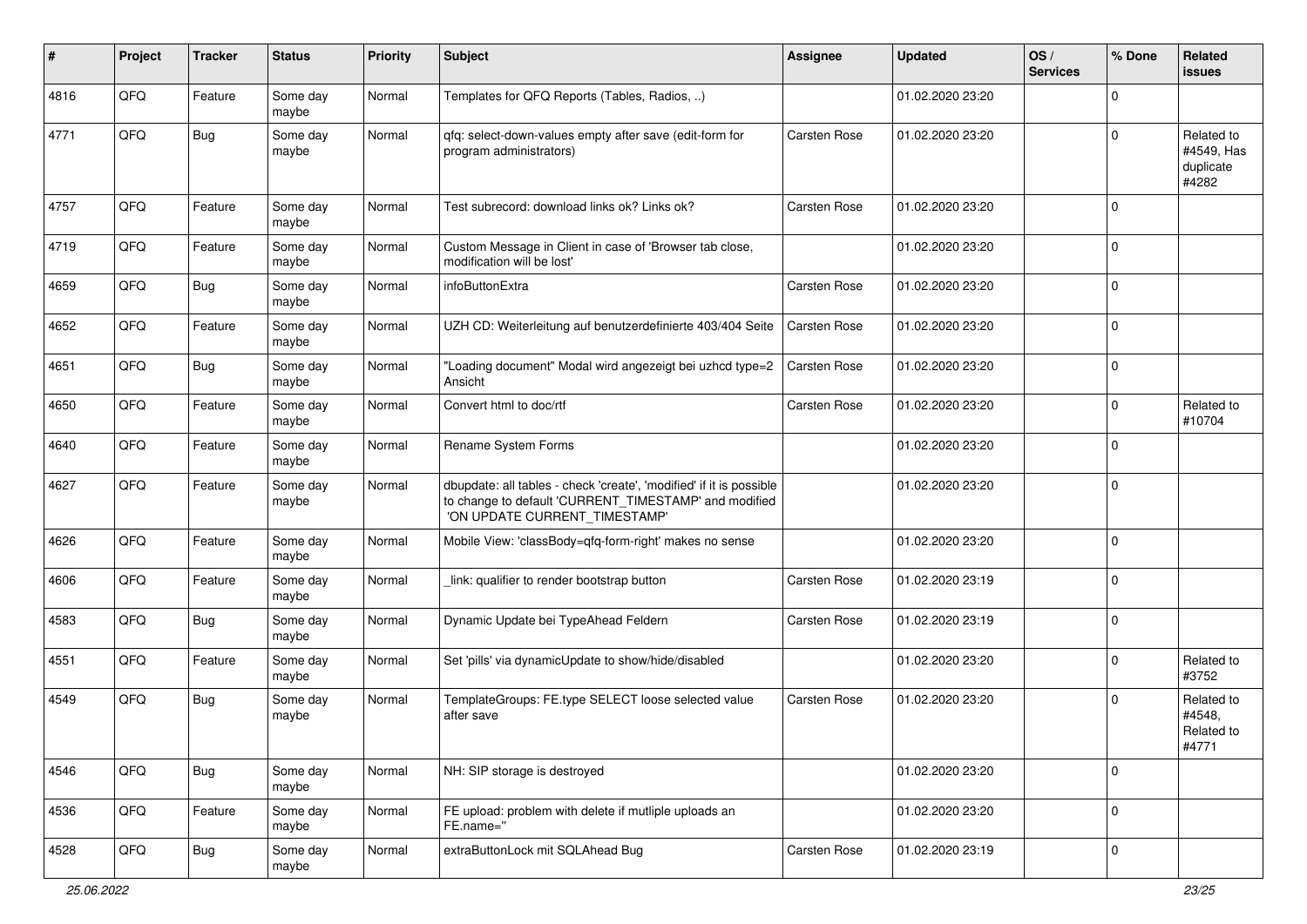| $\vert$ # | Project | <b>Tracker</b> | <b>Status</b>     | <b>Priority</b> | Subject                                                                                                                                                  | <b>Assignee</b> | <b>Updated</b>   | OS/<br><b>Services</b> | % Done      | Related<br><b>issues</b>                    |
|-----------|---------|----------------|-------------------|-----------------|----------------------------------------------------------------------------------------------------------------------------------------------------------|-----------------|------------------|------------------------|-------------|---------------------------------------------|
| 4454      | QFQ     | Bug            | Some day<br>maybe | Normal          | Required Elements: multiple elements in a row - whole row<br>marked if only one input is empty.                                                          | Benjamin Baer   | 01.02.2020 23:20 |                        | $\Omega$    |                                             |
| 4446      | QFQ     | Feature        | Some day<br>maybe | Normal          | New FE get same feldContainerId as last modifed FE                                                                                                       |                 | 01.02.2020 23:20 |                        | $\mathbf 0$ |                                             |
| 4445      | QFQ     | Feature        | Some day<br>maybe | Normal          | template group: Option to simulate fieldset                                                                                                              |                 | 28.06.2021 14:11 |                        | $\Omega$    |                                             |
| 4444      | QFQ     | Feature        | Some day<br>maybe | Normal          | FE.type=upload: detect mime type                                                                                                                         |                 | 11.12.2019 16:02 |                        | $\Omega$    | Related to<br>#4303                         |
| 4443      | QFQ     | Feature        | Some day<br>maybe | Normal          | Form: multiple secondary tables                                                                                                                          |                 | 01.02.2020 23:20 |                        | $\Omega$    |                                             |
| 4442      | QFQ     | Feature        | Some day<br>maybe | Normal          | Special Column Name: _link - new symbol G (Glyph) to<br>choose any available symbol                                                                      |                 | 11.12.2019 16:02 |                        | $\Omega$    |                                             |
| 4441      | QFQ     | <b>Bug</b>     | Some day<br>maybe | Normal          | \$ SERVER Vars sollten nur aus dem Store genommen<br>werden - Code entsprechend anpassen.                                                                |                 | 11.12.2019 16:02 |                        | $\Omega$    |                                             |
| 4440      | QFQ     | Feature        | Some day<br>maybe | Normal          | Manual.rst: explain how to. expand PHP Session to 4h                                                                                                     |                 | 11.12.2019 16:02 |                        | $\Omega$    |                                             |
| 4439      | QFQ     | Feature        | Some day<br>maybe | Normal          | Log: report all actions fired by an FE Element, incl. the<br>original directive (slaveld, sqlInsert, )                                                   |                 | 01.02.2020 23:20 |                        | $\Omega$    | Related to<br>#4432,<br>Related to<br>#5458 |
| 4435      | QFQ     | Feature        | Some day<br>maybe | Normal          | Report: striptags - specify allowed tags                                                                                                                 |                 | 01.02.2020 23:20 |                        | $\Omega$    |                                             |
| 4433      | QFQ     | Feature        | Some day<br>maybe | Normal          | Log when SIP will be destroyed by QFQ for any (security)<br>reason                                                                                       |                 | 01.02.2020 23:20 |                        | $\Omega$    | Related to<br>#4432,<br>Related to<br>#5458 |
| 4420      | QFQ     | Feature        | Some day<br>maybe | Normal          | Client: Local Storage - store the changes of a form, local in<br>the browser.                                                                            | Benjamin Baer   | 11.12.2019 16:02 |                        | $\Omega$    |                                             |
| 4398      | QFQ     | <b>Bug</b>     | Some day<br>maybe | Normal          | Typeahead: mouse click in a prefilled input opens a single<br>item dropdown with the current value - click on it seems to<br>set the value, not the key. | Benjamin Baer   | 01.02.2020 23:20 |                        | $\Omega$    | Related to<br>#4457                         |
| 4365      | QFQ     | Feature        | Some day<br>maybe | Normal          | Multi Language: new way of config                                                                                                                        | Carsten Rose    | 01.02.2020 23:20 |                        | $\Omega$    |                                             |
| 4349      | QFQ     | Feature        | Some day<br>maybe | Normal          | link download: downloaded external URL to<br>deliver/concatenate - check mimetipe and handle it correctly                                                | Carsten Rose    | 11.12.2019 16:02 |                        | $\mathbf 0$ |                                             |
| 4343      | QFQ     | Feature        | Some day<br>maybe | Normal          | Link: Classifier to add 'attributes'                                                                                                                     | Carsten Rose    | 01.02.2020 23:20 |                        | $\mathbf 0$ | Related to<br>#14077                        |
| 4330      | QFQ     | Feature        | Some day<br>maybe | Normal          | Error Message: report missing {{ / }} in sqlUpdate, sqlInsert,<br>sqlDelete, sqlAfter, sqlBefore in FE action elements.                                  | Carsten Rose    | 01.02.2020 23:20 |                        | 0           |                                             |
| 4328      | QFO     | <b>Bug</b>     | Some day<br>maybe | Normal          | Error Message: Show FE name/number on problems in FE                                                                                                     | Carsten Rose    | 01.02.2020 23:20 |                        | $\mathbf 0$ |                                             |